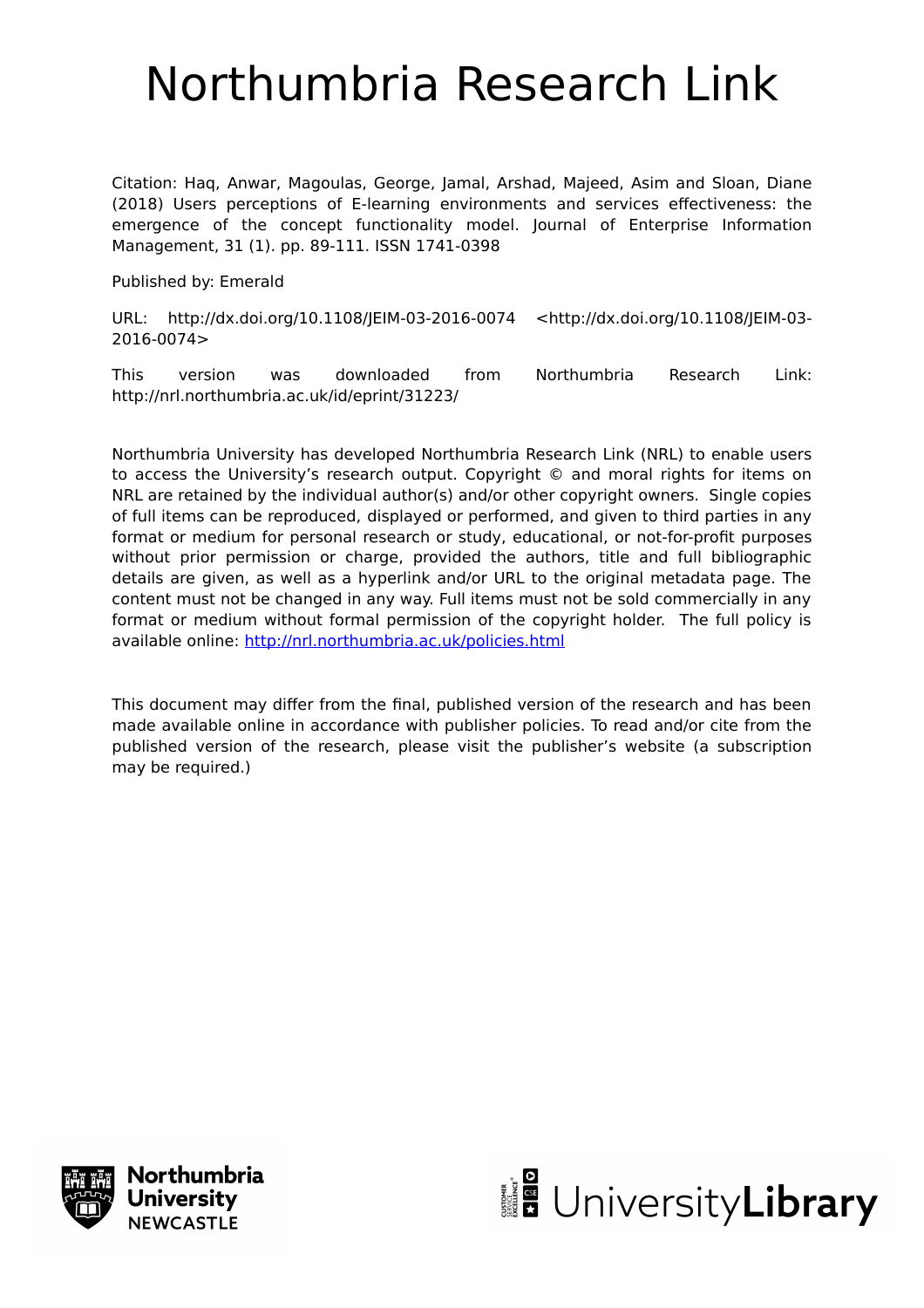# **USERS PERCEPTIONS OF E-LEARNING ENVIRONMENTS AND SERVICES EFFECTIVENESS: THE EMERGENCE OF THE CONCEPT FUNCTIONALITY MODEL**

#### **Abstract**

**Purpose** - E-learning Environments and Services (ELES) adoption and success rates challenge ELES designers, practitioners and organisations. Enterprise decision makers continue to seek effective instruments in launching such systems. This study aims to understand users' perceptions of ELES effectiveness and develops a theoretical framework which improves understanding of success factors for adoption.

**Design/Methodology/Approach** - Grounded Theory Method (GTM) is used to reflect on the relationships between changing users' requirements and expectations, technological advances and ELES effectiveness models. A longitudinal study collecting data from social media blogs over four years was authenticated based on the context evaluation, language structure and conversational constructs.

**Findings –** Identification of a new core dimension named "Concept Functionality" which can be used to understand the relationships between E-learning effectiveness factors, including the relationships with other domains such as security. The findings are also used to validate major existing models for the success of ELES.

**Practical Implications -** The new framework potentially improves system design process in the fields of education technology, enterprise systems, etc.

**Originality/Value-** Concept functionality dimension can offer more insights to understand ELES effectiveness and further improve system design process in a variety of domains including enterprise systems, process modelling and education technology.

**Keywords** System Design, Conceptual Modelling, E-learning Environment and Services (ELES), E-learning Effectiveness Model, Virtual Learning Environment (VLE), Grounded Theory Method, Massively Open Online Courses (MOOCS, Education Technology

**Paper Type** Research Paper

#### **1. INTRODUCTION**

The success of businesses, organisations depends on remaining at the forefront of innovation and advancement. "Learning" is a key attribute of competent and successful organisations, and the ability of individuals and organisations to acquire new knowledge and skills is becoming critical for advanced societies sustaining success.

In this context, E-learning Environments and Services (ELES) play an increasingly important role and new products, applications and services are constantly being added in this domain to improve E-learning services (Fry et al., 2014) and offer a mechanism through which learning content and activities are delivered via electronic medium (Sun et al., 2008). The Internet is increasingly used for learning collaboration between users (Rahimi et al., 2015), contributing to the globalisation of learning; presenting real opportunities for growth and transformation in the digital era. In the context of a virtual learning environment, Piccoli et al. (2001) defines the learning process as many-to-many interactions and relations among learners and their instructors. Understanding the nature of a relationship between learning and innovation in technologies and learners' perception of E-learning effectiveness is now an important area to study.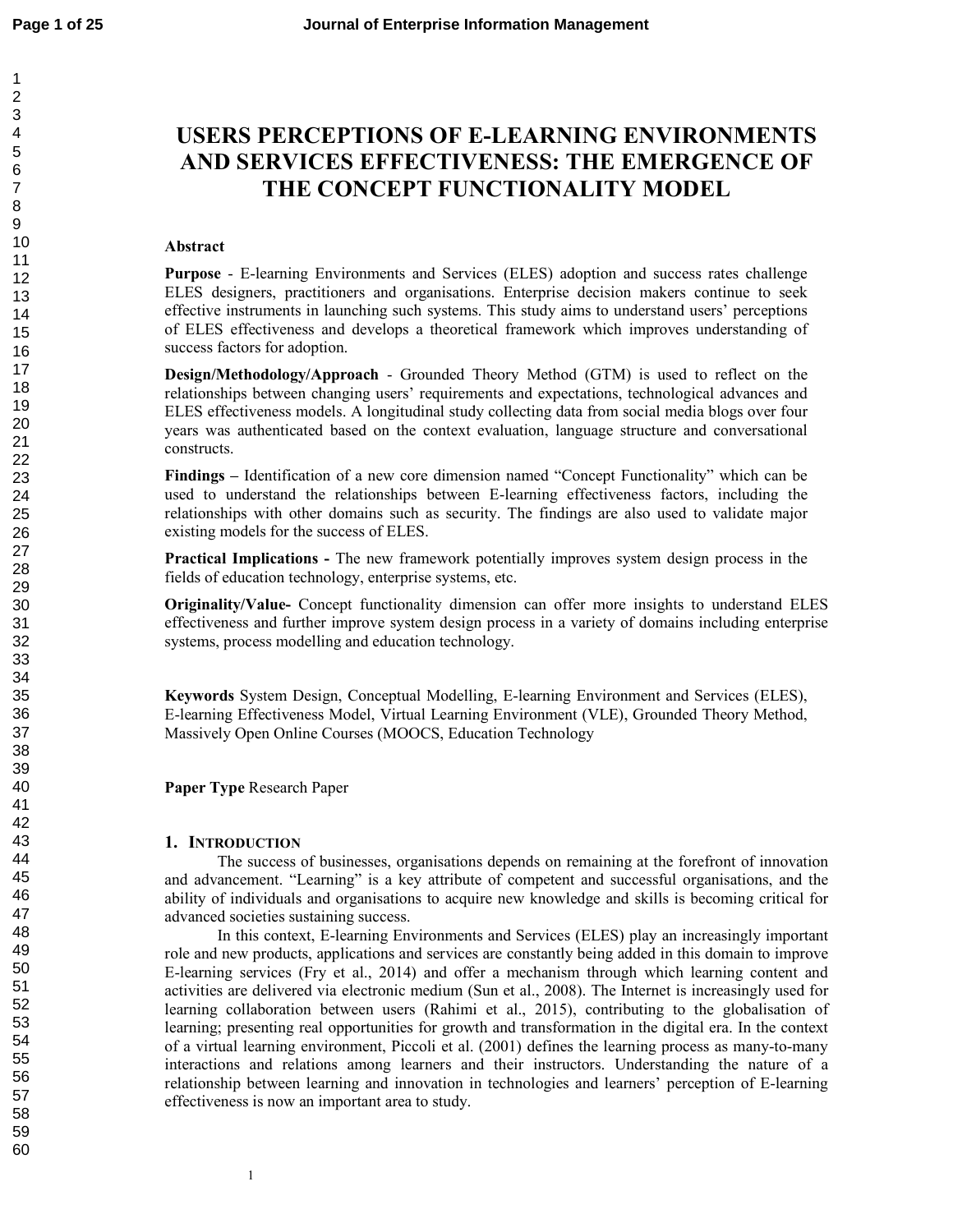This paper uses E-learning Environments and Services (ELES) as a more inclusive term to cover several technologies used in a variety of learning contexts: Learning Management Systems (LMSs), Web-based Training (WBT), Virtual Learning Environments (VLEs), Computer-based Training (CBT), Education Channels on Video sharing sites and Massively Open Online Courses (MOOCs). For the purpose of this study ELES are defined in three contexts (Figure 1):

- **Open:** access to the environment, educational material and services is available without restriction through online medium and users may or may not extend the environment and services.
- **Close:** access to ELES is specifically restricted, with only institutional access. ELES users may need organizational authorization to use or extend the functionality.
- **Blended:** access to the ELES is partially open to users outside and they may or may not like to explore the options of ELES systems.



#### Figure 1. ELES Genre

E-learning is well established and used in modern learning domains and an important area is to identify key attributes learners require from the modern learning environment and explore what instruments exist to develop understanding of the relations between these attributes for the successful adoption of ELES (Beetham & Sharpe, 2013; Chu & Chen, 2016). There is also little evidence of utilisation of relationships between 'ELES use' and 'pedagogical constructs' Koop & Lackner (2014).

Lack of a cohesive framework presents serious methodical challenges for the e-learning practitioners, requiring a new tool, expertise and frameworks to address these - for example, how to approach large dropouts of learners when using MOOCs (Xing et al., 2016), why users gradually stop using ELES (Onah et al., 2014). Waheed et al. (2016), investigated the link between the perception of learners on the quality of knowledge gained, the nature of the content available on e-learning platforms and the related impact on the success of e-learning environments. The study (ibid) identified key attributes of 'Content' provision: Accessible, Actionable, Representation Knowledge Quality, Contextual, Intrinsic. The 'Content' dimensions provided a measurable mechanism for the quality of the knowledge, it is limited in discussing how practitioners could implement these dimensions in consideration of interplay with other factors for the success of e-learning platforms and limitations on their adoption. Despite the availability of theoretical models of e-learning effectiveness (Bristol, 2014), no approaches explore adequately the factors impacting on effectiveness, such as the rapidly evolving nature of the educational landscape, various learning contexts and the introduction of new technologies in education. ELES practitioners would benefit from a framework capturing existing and emerging dimensions, enabling practitioners to make sense of interplay holistically.

This empirical study was conducted to understand how users perceive ELES effectiveness, how technological advances and changing user requirements affect ELES design frameworks and effectiveness models, and identify the factors determining the evolution of successful, innovative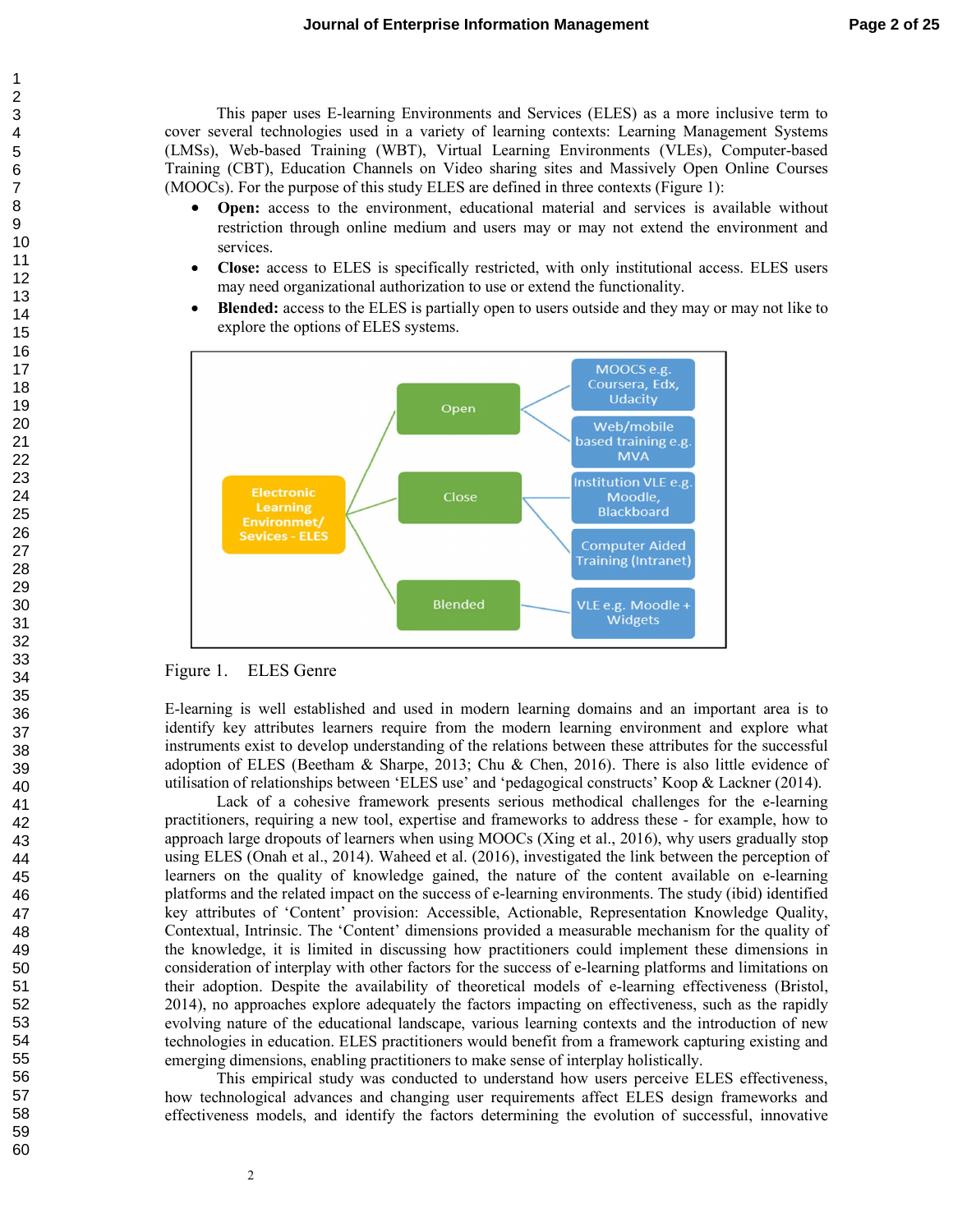ELES design and components. The findings are used to propose a cohesive model for ELES effectiveness from users' perspectives to overcome the aforementioned issues and provide a model to map and dynamically capture the evolving nature of e-learning environment and services. The paper reviews and evaluates the validity of available models by critically analysing their characteristics for ELES effectiveness against evolving users' perceptions.

Section 2 discusses ELES effectiveness factors, Section 3 explains the research methodology, Section 4 discusses the components of new ELES effectiveness model including the core dimension 'Concept Functionality' identifying utility and trends in modern e-learning systems. Section 5 discusses implications and proposes a future research agenda, Section 6 concludes.

### **2. ELES EFFECTIVENESS FACTORS**

E-learning is an essential paradigm in modern education (Sun et al., 2008), however simply providing technological solutions for learning problems will only lead to sub-optimal solutions with respect to learning (Laurillard, 2008). The key issue is to find the right e-learning solution for the concerned learning problems.

Early e-learning effectiveness models developed to better understand the adoption of technology by the users in the e-learning domain (Chu & Chen, 2016). Piccoli et al. (2001) based effectiveness factors on the Technology Acceptance Model: human and design dimensions were perceived to impact on the effectiveness of ELES. A longitudinal experiment based on this model revealed the issues students faced, in terms of communication in ELES; for example, higher drop rates were detected compared with general population despite students showing same computer selfefficacy and satisfaction (Merriam, 2001), highlighting the need for further investigation.

Liaw (2007) proposed a conceptual model where learner and environmental characteristics were related to perceived learners' satisfaction and usefulness. Fosnot & Perry (2005) correlated this with a behavioural intention of e-learning usage, revealing that although learners consider e-learning as a useful tool in assisting their learning, they are concerned with the system quality and communication features available. Their study identified Perceived Self-Efficacy as the strongest indicator in learner's Perceived Satisfaction, along with Multimedia Instructions in the Perceived Usefulness of the e-learning system.

Subsequent research in e-learning effectiveness moved towards personalisation and e-learning environmental factors, where learners' behaviour and internal conditions emerged as an important factor in e-learning effectiveness with the perceived e-learner satisfaction model by Sun et al. (2008) identifying the importance of environmental dimension and users' behaviour and attitude for effective e-learning. The study identified six factors having a 'critical relationship' with "Perceived e-Learner satisfaction" (ibid, 2008, p. 1193). The findings revealed that when learners' computer anxiety is low then the barrier to E-learning is low – training and education of learners towards gaining computing knowledge and application of technology are important (Bolte et al., 2007). Instructor attitude towards E-learning where the instructor is experienced, is not enough to have a significant impact on learners' satisfaction – enthusiasm and level of engagement towards E-learning are key factors for any Elearning instructor (Elango et al., 2008). Factors related to course quality, assessment and technological design are important for learners' perceived usefulness and ease of use of a course, impacting directly learners' satisfaction – pedagogical driven E-learning solutions could potentially play a significant role in improving learners' satisfaction in relation to these factors (Fry et al., 2014).

Hyochang et al. (2007) showed the importance of personalisation to enhance the effectiveness of e-learning using intelligent agents in virtual learning environments. Emphasis on personalisation dimension (especially in the constructivist approach to learning) is in line with the findings of earlier work by Wang (2003). Innovations in technology are emerging and there is a need for more dynamic solutions to e-learning models. Effective communication of the e-learning strategy is a continuing challenge (Singh et al., 2014). Moreover, existing models of e-learning effectiveness lack a holistic perspective on the problem and do not capture the evolving nature of the learning landscape as new technologies are introduced and people and society change - this requires a new e-learning framework. This summarises the body contributing to the advancement and building of new paradigms in the field of e-learning effectiveness and effectiveness models, and identifies the need for a cohesive model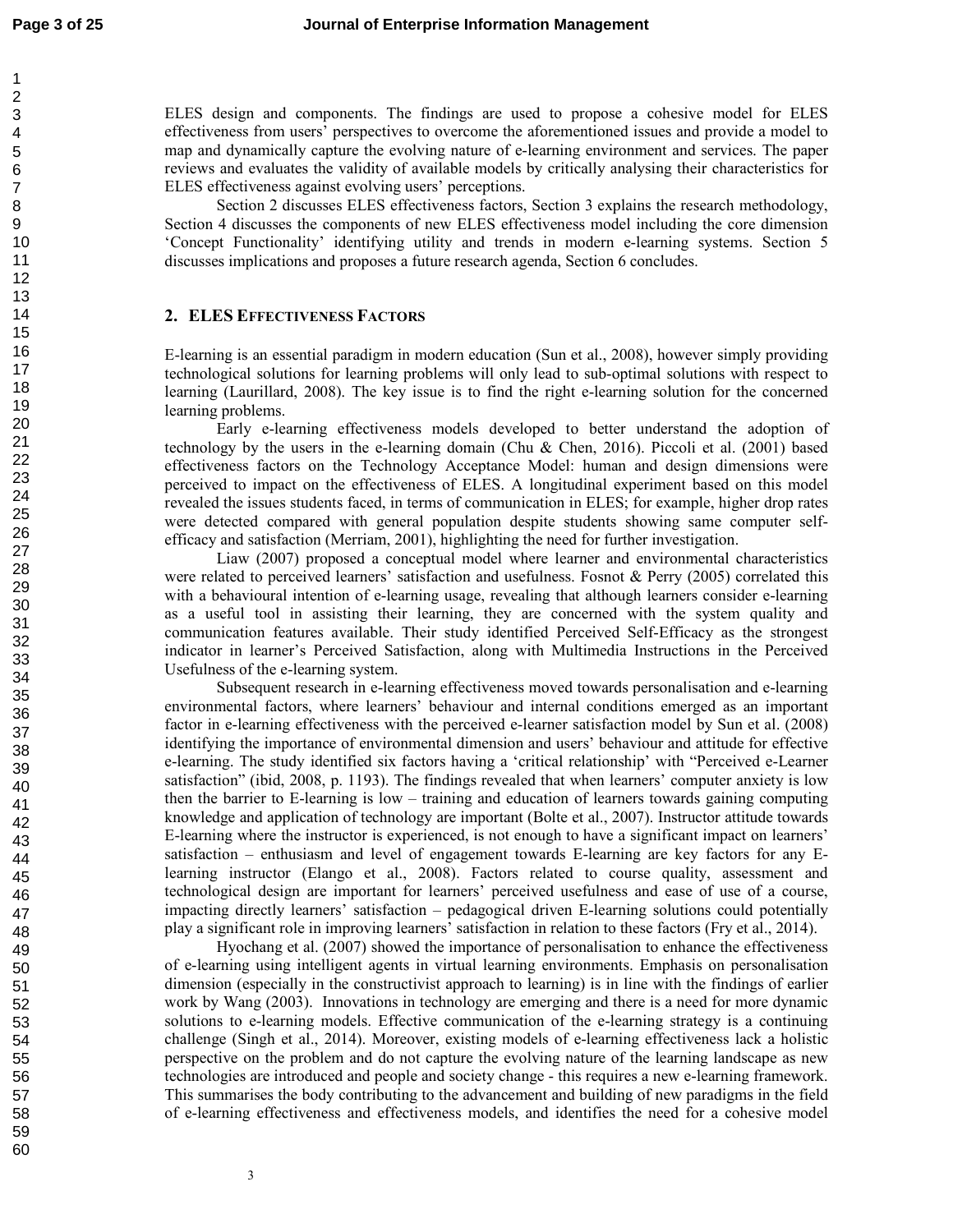which could capture the interplay of different dimensions and help in understanding the evolving nature of the challenging contributing factors/dimensions in this field.

#### **3. RESEARCH METHOD AND DATA COLLECTION**

The majority of studies evaluated design features of a particular ELES using a survey methodology (Mueller and Strohmeier, 2011) and consequently have failed to provide deep insights into evolving users' perceptions of ELES effectiveness. The Glaserian Grounded Theory-GT approach (constant comparative analysis) was used, which is a general iterative and systematic method to develop theory and incorporating qualitative and quantitative data (Glaser, 2004). It is well-established and normally used where meaning and relationships are not directly evident, therefore suitable to avoid injection of any preconceived ideas, derived from existing models, and allow exploration of effectiveness factors.

This is appropriate as social media blogs with associated comments were chosen for the investigation to obtain a view of discussions leading to a deeper understanding of the concerned field of study. Blogs used were taken from 2005 onwards to capture the trends and relationships over a significant period of time (approximately 10 years) capturing diverse and complex data spread over a global scale. The GTM process creates a conceptual theoretical framework in the concerned field. The research starts with the general area of interest and the key concepts emerge from the collection and analysis of the data.

The social media space is increasingly attracting people of all ages to join the ranks, participate in media production, discussions, reviews and critiques (Kaplan & Haenlein, 2010). The blogs are an important part of social media landscape and could be considered as space for a personal diary, a website and space for online collaboration around particular topics and building communities classified as *'high'* in reference to *'Self-presentations/Self-disclosure'* and *'low'* in reference to *'Social presence/Media richness Medium'* (Kaplan & Haenlein, 2010, p. 62). The Self-disclosure is defined as, *"… the conscious or unconscious revelation of personal information (e.g., thoughts, feelings, likes, dislikes) that is consistent with the image one would like to give."* (ibid, 2010, p. 62). This classification is significant as it points out that the Blogs media potentially shed more light on author's internal thought processes and feelings about a particular subject – blogs also provide opportunities for interaction with others via the addition of comments in the blog resulting in potential insights on the subject area. The blogs chosen had at least one comment associated (to capture the dialogue) with them as the choice of data for this exploratory study for the following reasons:

- 1. Eytan et al. (2004) highlighted the value of communication generated through listings and commenting in blogs as "… *intended to relay the latest interesting, humorous, or thought provoking information the user has run across."*
- 2. For this study, the blogs provided varied, high volume and high dimensional data sets with the 360-degree view to start exploring users' perception, success factors and issues related to ELES.
- 3. The study is longitudinal and the analytical process spanned more than four years capturing the trends and depth – some of the technologies didn't even exist at the start of the study e.g. MOOCS. The collection of online data was a suitable option to capture the more varied experience and reflections of the users at the global scale, as compared to the questionnaires or interviews as the method of data collection for a specific system.

The blogs and comments used were written by academic practitioners, ELES administrators, education community members and the learners/users of the ELES. The keywords, relevance of discussions carried out via the Blogs, the context of the information, the writing styles and elaboration on experiences, were taken into account when the blogs' data was collected for its authenticity. The sample size of the data is significantly from varied sources to eliminate any bias in the data collected. Overall, 160 blogs were collected iteratively for this study in total with more than 500,000 words including associated comments which helped in establishing the authenticity of blogs used.

Figure 2 shows the GTM process used illustrating the relationships and themes derived from the empirical data using the constant comparative method with three main stages open coding,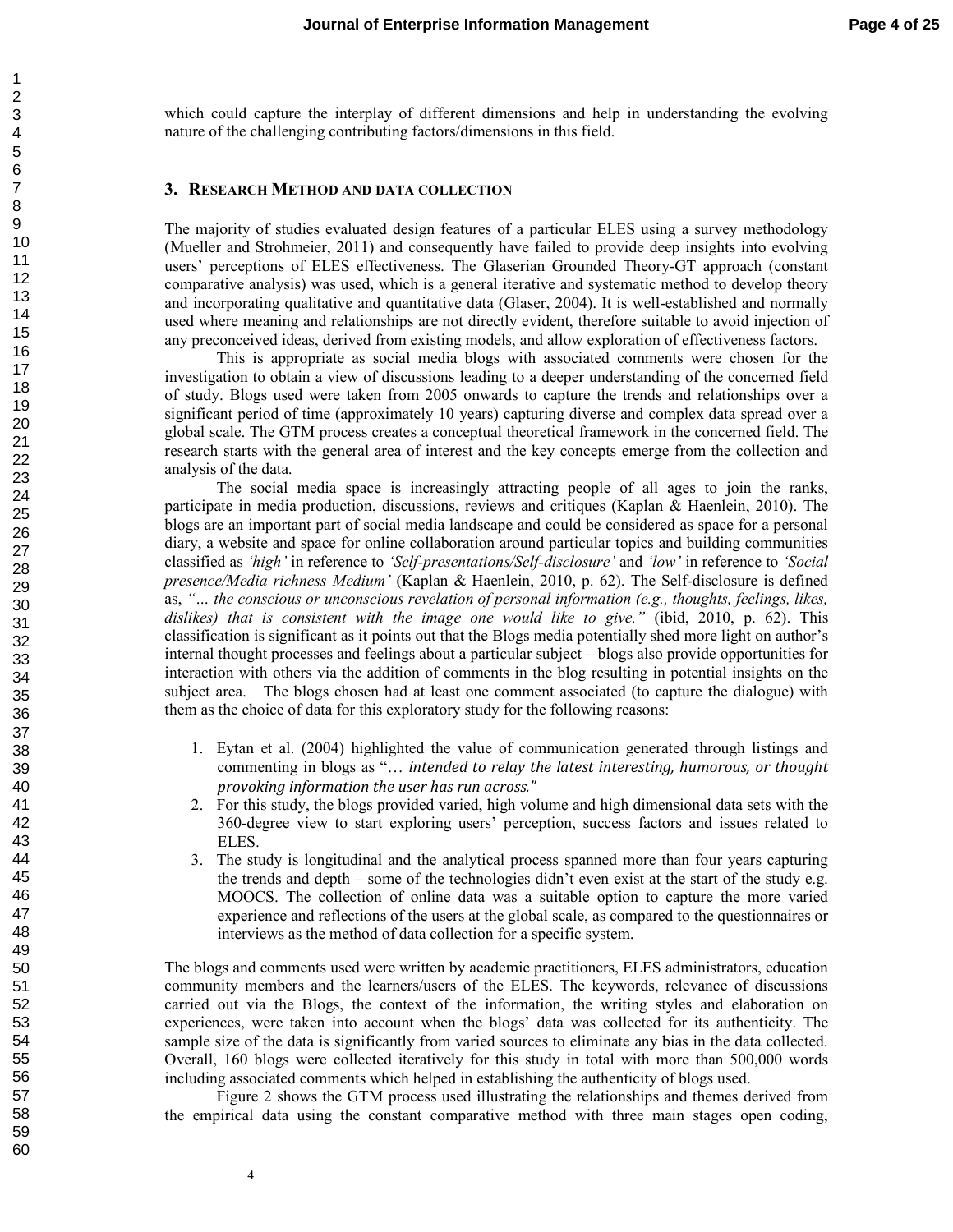theoretical sampling and selective coding where the analysis and data collection continually inform one another.



*Figure 2. The flowchart representing GTM process.* 

Initially, blogs related to e-learning and ELES topics were collected and used for open coding - started by 'close reading' and 'integration' of data (Charmaz, 2008). This first stage of the process, analysed and coded the data line by line, assigning the extracts to concepts or categories. The theoretical coding is the conceptualisation of the data through coding. After initial analysis to establish core categories further blog data, specifically related to the emerged topics, were gathered and used to understand and probe the issues and relations in greater depth. This provides initially substantive categories which at later stage relate to the theoretical categories through constant comparative analysis (Glaser, 2004). Concept and theoretical coding facilitated collection, analysis and coding of the next set of data. This process ensures collection of relevant sets of data to develop the emergent theory (Adolph S., 2008). Once the theoretical framework was matured, the comparisons and validations against existing body of knowledge were conducted to identify the newly emerging concepts based on the findings of the study.

Sorting is the process through which data and ideas are theoretically ordered, sorting of conceptual indicators related to core categories is done through the memos (Glaser, 2004). Memoing (Memo Writing) is the process of recording notes on the matters emerging, analytical thoughts throughout GTM processes capturing 'ideas in process and progress', providing traceability for the researcher and the tool for building and writing up the theoretical framework cohesively (Charmaz,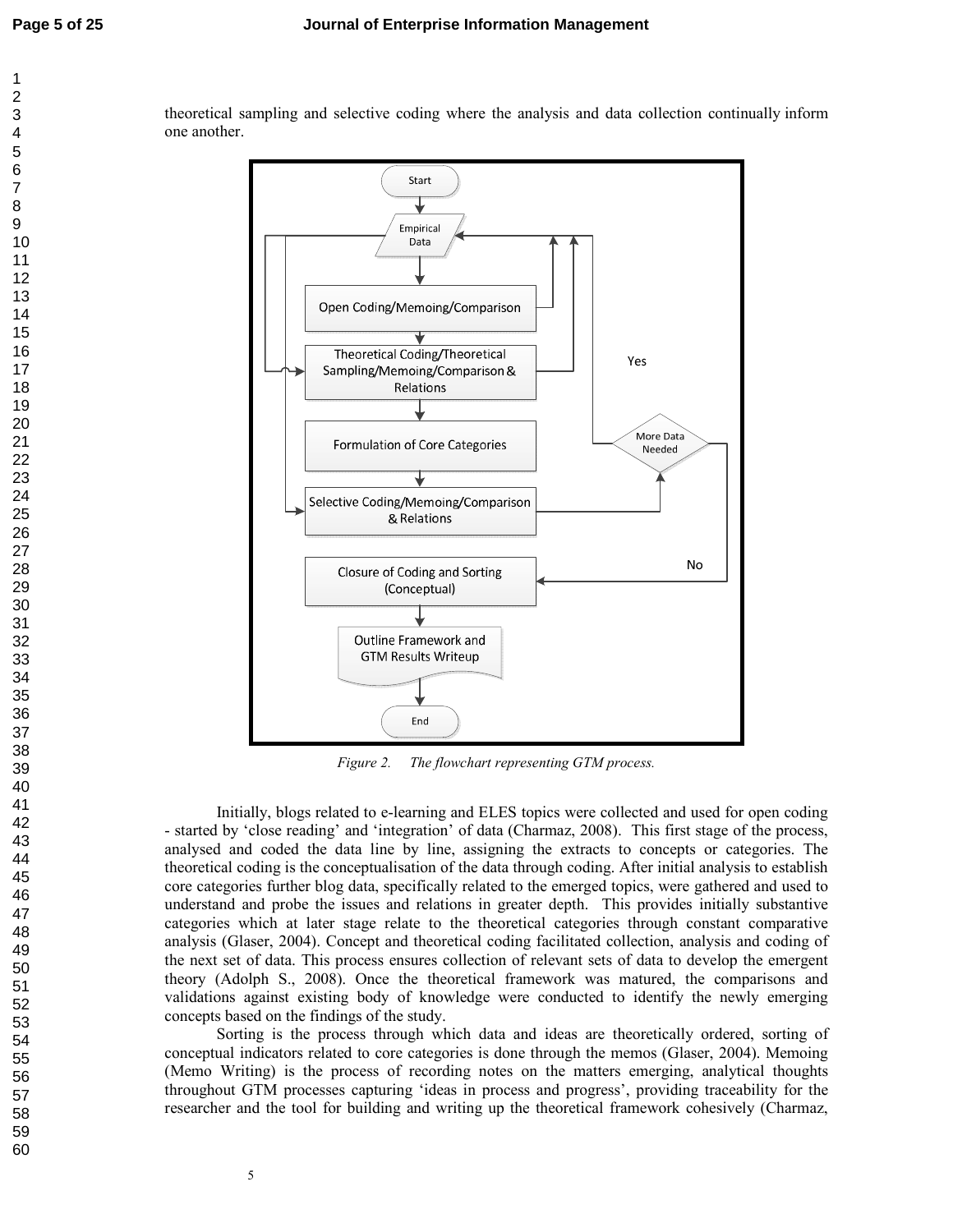2008, p. 166). This revealed findings, conceptual relationships between categories, directions of further investigations & probing, emergent theoretical points and goes on in parallel with the data analysis. At this stage (open coding), the blogs' data was studied and incidents were identified in the data. An example of Memo reference related to above data reference given here including the Code example.

Memo & Key Point: ELES CA Data 08 Ref 1 M, *"The discussion points to the need for appropriate pedagogical implementation in online courses. The problem identified is prevalent use of online courses to disseminate factual information - not focused on learning process – lack of ELES specific instructional design and assessment approaches (needs further probing for the extent of the problem during next iteration of data collection)"*

#### Code: *"lack of application of pedagogical instruments"*

The emerging themes and relationships were identified using the computer-assisted qualitative data analysis software (CAQDAS), NIVIVO (QSR, 2016), increasing transparency and methodical rigour (Figure 3). The coding and constant comparison facilitate in sorting and synthesising a large amount of data, facilitating the empirical phenomenon and comprehending explicit and latent emerging perceptions e.g. "effective pedagogical driven training", "importance of informed learner choices" - including diminishing of the strands not relevant to the scope of the emergent themes, leading to the category generation. (Charmaz, 2008). Figure 3 shows an example of category generation based on this process.

Category: *"ELES and Pedagogy"* 

| <b>Nodes</b>                                                                                                                                                           | Look for:                                                                                                                                                                                                                                                                                       | Search In<br>۰    | ٠                                     | <b>ELES</b>                                    |  |
|------------------------------------------------------------------------------------------------------------------------------------------------------------------------|-------------------------------------------------------------------------------------------------------------------------------------------------------------------------------------------------------------------------------------------------------------------------------------------------|-------------------|---------------------------------------|------------------------------------------------|--|
| Nodes                                                                                                                                                                  | <b>ELES</b>                                                                                                                                                                                                                                                                                     |                   |                                       |                                                |  |
| Academic Literature<br>Contribution<br>Control<br>ELearning<br><b>ELES</b><br>Engagement<br>Framework<br>Learning<br>Pedagogy<br>Relationships<br><b>Node Matrices</b> | Name<br><b>ELES</b><br><b>B</b><br><b>ELES and Pedagogy</b><br><b>ELES</b> Design<br><b>ELES Effectiveness</b><br><b>ELES Adoption</b><br>田<br><b>ELES</b> Benefits                                                                                                                             |                   | Sources<br>5<br>4<br>3<br>6<br>7<br>8 | References<br>93<br>63<br>14<br>51<br>80<br>90 |  |
|                                                                                                                                                                        | <b>ELES</b> Limitations<br><b>ELES Functionality</b><br>田                                                                                                                                                                                                                                       |                   | -8<br>9                               | 69<br>129                                      |  |
|                                                                                                                                                                        | <b>ELES Personalisation</b><br><b>ELES Tools</b><br>田<br><b>ELES Users</b><br>e.                                                                                                                                                                                                                |                   | 5<br>9<br>1                           | 14<br>104<br>$\overline{2}$                    |  |
| ,,,,,,,,,<br><b>Sources</b>                                                                                                                                            | <b>ELES User Requirements</b><br>ELES User's perspective!                                                                                                                                                                                                                                       |                   | 11<br>10                              | 67<br>72                                       |  |
| <b>Nodes</b>                                                                                                                                                           | ELES Functionality                                                                                                                                                                                                                                                                              | ELES and Pedagogy |                                       | ELES User Requirements                         |  |
| <b>Classifications</b>                                                                                                                                                 | <internals\\vle analysis="" content="" data=""> - § 5 references coded [0.27% Cover</internals\\vle>                                                                                                                                                                                            |                   |                                       |                                                |  |
| <b>Collections</b>                                                                                                                                                     | Reference 1 - 0.07% Coverage                                                                                                                                                                                                                                                                    |                   |                                       |                                                |  |
| Queries<br><b>Reports</b>                                                                                                                                              | We are using both Sharepoint and Moodle in our Department and we seem to fall into two gro<br>is used by those who teach standard modules and find it convenient. Sharepoint is used for th<br>collaborativeness, and the possibility to have different levels of user permissions and contribu |                   |                                       |                                                |  |
| <b>Models</b>                                                                                                                                                          | Reference 2 - 0.03% Coverage<br>Does that mean we've finally worked out the best way to use them, or does it mean the developers and provider                                                                                                                                                   |                   |                                       |                                                |  |

*Figure 3. Showing use of NVIVO CAQDAS for the research study* 

The data collection was stopped at the theoretical saturation point i.e. when new categories/concepts stopped emerging despite the inclusion of new data (Dominic  $\&$  Ann, 2011). The conceptually sorted memos provide the outline of the theoretical framework. The next section presents the findings of the study, identifying the individual components of the model and the framework as a whole.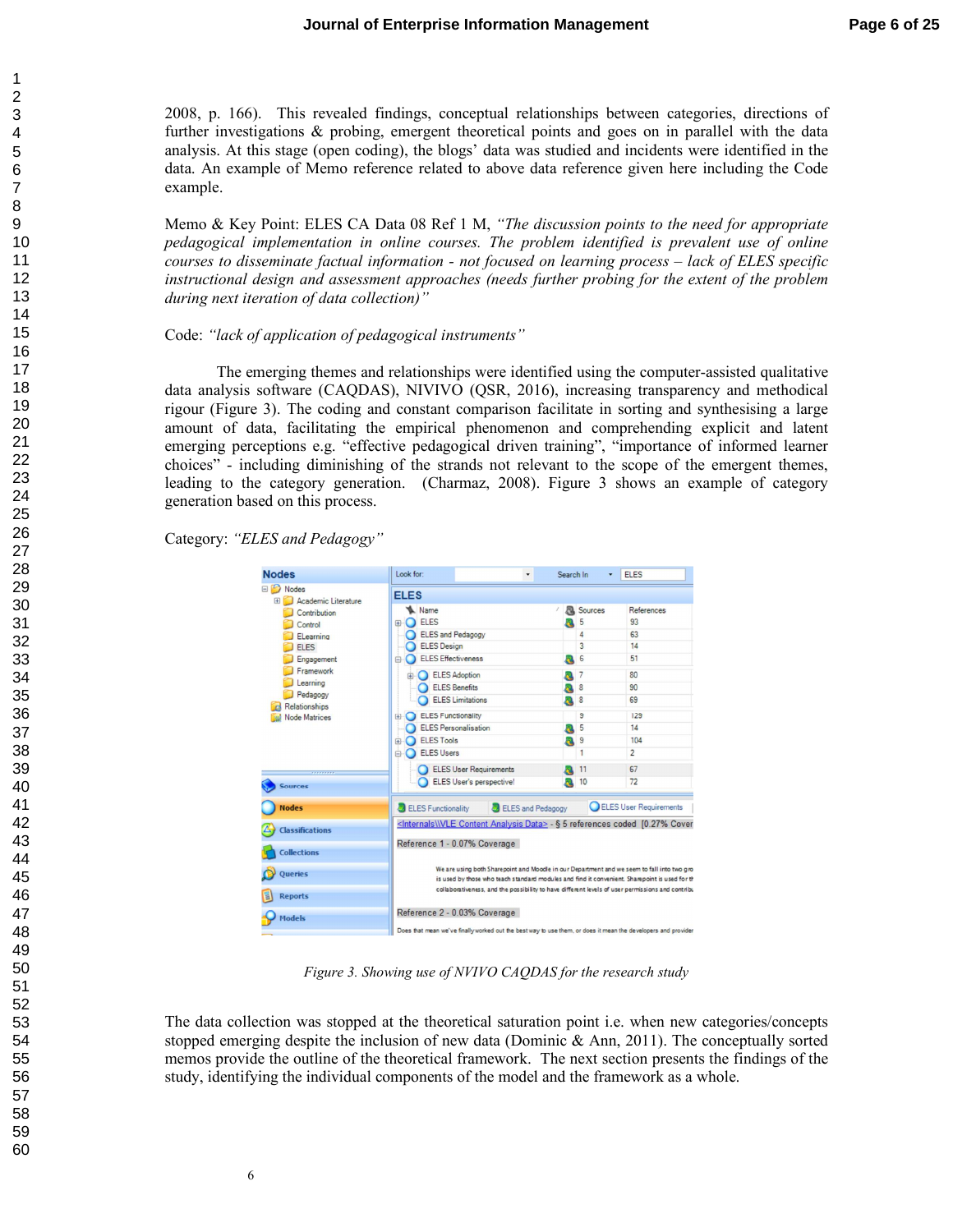#### **4. FINDINGS AND DISCUSSION**

Using GTM seven distinct concepts/dimensions emerged, discussed in detail below with sample representative data items. Discussions on the relationships and attributes of each finding are also carried out including the cohesive nature of the model.

#### *4.1 ELES Transformation, Scope and Scale*

An ELES can be used as a distance learning tool or supplement to face-to-face classroom environment as indicated in Social Media Blog (SMB) data (sample) below together with the year it was published. The primary focus of the ELES is to facilitate teaching and learning, course creation, provide assessment tools and feedback to the users. SMB data shows that ELES provide mechanisms to obtain information from users e.g. using questionnaire and provide tracking tools. This is in line with the traditional ELES closed context, as defined in Section 1.

*"The system (VLE) can often track the learners' progress, which can be monitored by both teachers and learners. While often thought of as primarily tools for distance education, they are*  most often used to supplement the face-to-face Classroom." - 2007

The users' perceptions of ELES are evolving with the advent of Web 2.0/3.0, cloud-based tools and social media availability and their wide scale adoption. The SMB data has indicated, the ELES scope and objectives relate to functionality considerations including: communication tools to transfer and enhance ideas and knowledge; provide facilities to administer groups and social media in the context of teaching and learning; offer different options and choices to facilitate the learners and teachers which best suit them. The focus on supporting learning communities and need for an innovative environment to enable users to personalise their own learning structures, build their network and knowledge are perceived to be important factors for ELES effectiveness.

*"Maybe a good model for a VLE is a social networking site such as Facebook. It is user friendly and an excellent tool for communication. Communication of ideas and knowledge is at the core of a school's role, use of technology in creating a VLE should surely mirror that. VLEs should above all become learning communities."* -2009

Wang (2003) included *'Learning Community'* as the key factor in his ELES effectiveness model. This dimension emerges as important in many categories in this study, users are also reflecting the desire for more meaningful interaction within the learning community. The findings suggest that the changes in the scope and scale of ELES are directly influencing the perception of ELES effectiveness and adoption by the users and the organisations. It is therefore important to understand the relationship of ELES scope, scale and transformation with the other factors for ELES effectiveness.

The ELES (blended) is valuable in users' perception and bore potential for innovative ways to compliment/enhance education – reflected by a sample comment from the Social Media blogs data (SMB) below. The ELES is also perceived to support users in technology adoption in the education and learning. The ELES could potentially be used as the platforms for wider participation and a merging tool between formal and informal learning. Sun' et al. (2008) environment dimension incorporates user interaction with others and with the environment – affecting the perceived usefulness of the ELES. This dimension could be extended to the informal setting and could potentially give users functional control for the integration of services with other environments.

*"Think about lectures, which are considered structured and formal, with YouTube, other video services, lecture capture, can now be accessed when and where the learner wants them, so blurring the formal and the informal. Discussion forums on the VLE allow seminar style activities to happen without the constraints of geography or time."* – 2012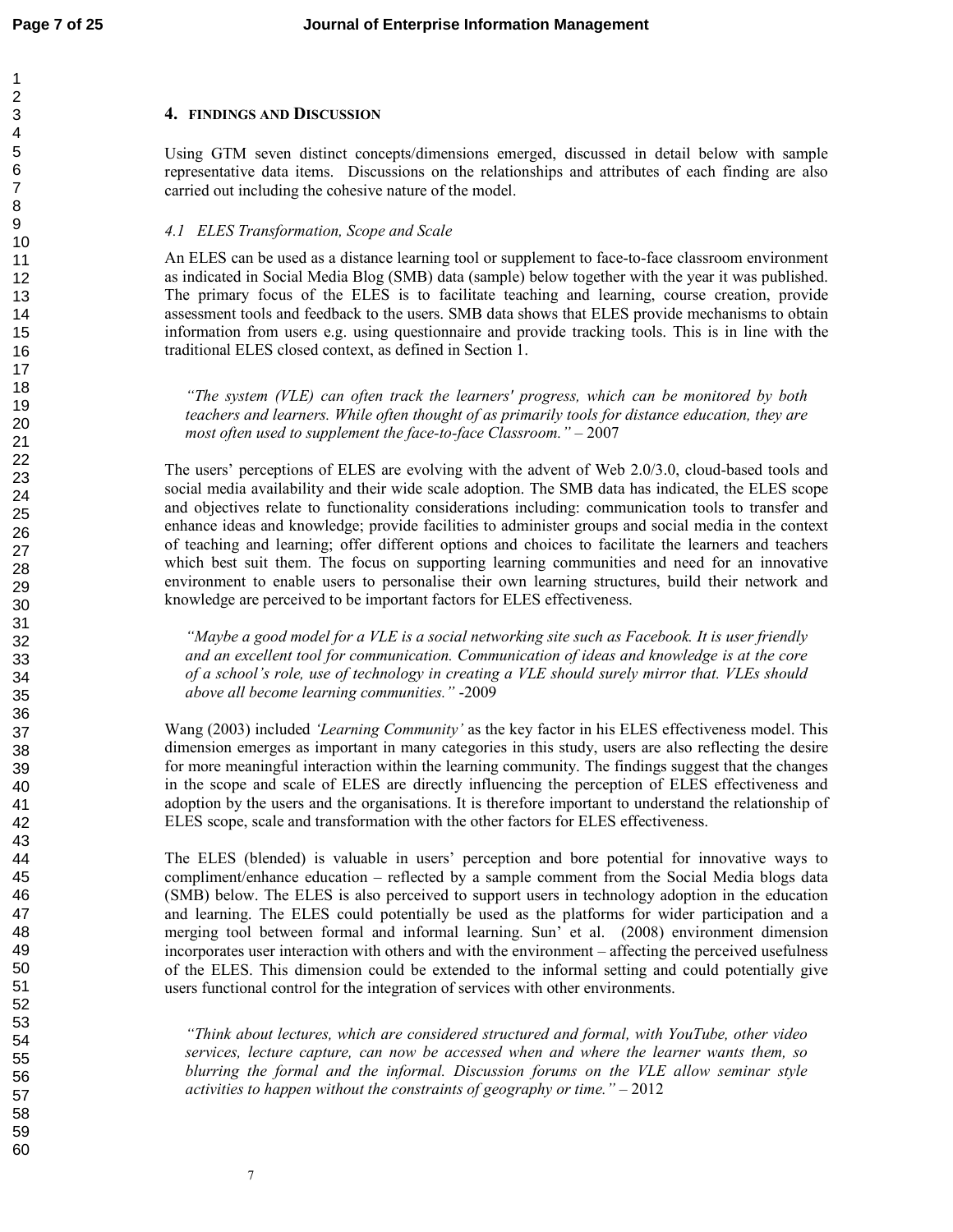The traditional ELES (closed) is not perceived (shown in the sample comment below) at the forefront of the edu-tech revolution because it is used and adopted without thorough consideration of design/engineering and pedagogical principles: in most cases new features were added on top of old technology; users and experts were not fully incorporated in the vision for implementing ELES based solutions. Readily available ELES solutions were imposed at levels where these were not designed for, e.g. university/distance learning specifically designed systems onto school level education. The ELES (open) is perceived to be still in the process of developing a suitable pedagogy which could incorporate and accommodate the scope and scale of such systems – one of the main issues with ELES (open) is related to the assessment as indicated by the sample data below.

*"We found that the exploitation of VLEs at curriculum level resembled more of a cottage industry than a national technological revolution. …used as a dumping ground or storage place for rarely used files." –* 2009

*"In true Internet fashion, these peer reviews were totally anonymous. I couldn't discuss with my reviewer why he or she thought my essay was lousy, and I couldn't defend my link to Fox News. I felt uncomfortable and powerless. Stupid. This is not an environment that encourages productive learning."* – 2014

The above reflection is in line with Kirschners' (2004) model, where 'fitting pedagogy' was presented as a core dimension of the ELES effectiveness, putting emphasis on the importance of understanding this dimension in relation to learning attributes, e.g. reflective learners, active learners, problem-based learning etc.

New ELES models (blended) are providing opportunities for learners to gain professional/industry specific skills. Platforms such as Udemy (2015) provide opportunities for corporate training at much-reduced prices as compared to traditional training sources. Interestingly the merger of ELES (blended) with traditional corporate/professional training setups indicates a new shift in the companies' attitude towards the use of ELES to achieve their business aims and objectives.

*"Inexpensive training isn't the only lure. Brightpearl, an online business software management developer, started to use Udemy last fall to help train a new team of salespeople. It found that the new team produced 32 percent more in revenue compared with a previous group of new hires, who had been taught in a traditional instructor-led class."* – 2014

ELES (open) is providing opportunities for people who were not able to acquire the level of education and training they wished - opening up new prospects and professional level opportunities (reflected in the sample data below) and linking to the cultural change in society in the context of attitudes towards learning and development.

*"I want to share that MOOCs are providing those who are under-employed or under-educated an opportunity to improve their lives through education and new skill acquisition. Meeting in cohorts, having a coach and providing support facilities all matter - but more needs to be done*  to really assure we are spreading this amazing opportunity among those who have not *successfully acquired a college education."*– 2014

#### *4.2 ELES Users Characteristics, Perspectives & Requirements*

The ELES User Perspective concept reveals 'What the users think of ELES?' whilst the concept ELES Requirements identifies reflections in response to the question 'What the users want out of ELES?' This section discusses the relationship between the concepts e.g. ELES User Perspective, Requirements and ELES Functionality.

System functionality and use should be related to the perceived usefulness. Even a cuttingedge system may not be successfully adopted by the users if they perceive that it will not affect their learning or academic results. This suggests, learners' engagement is related to their perception of the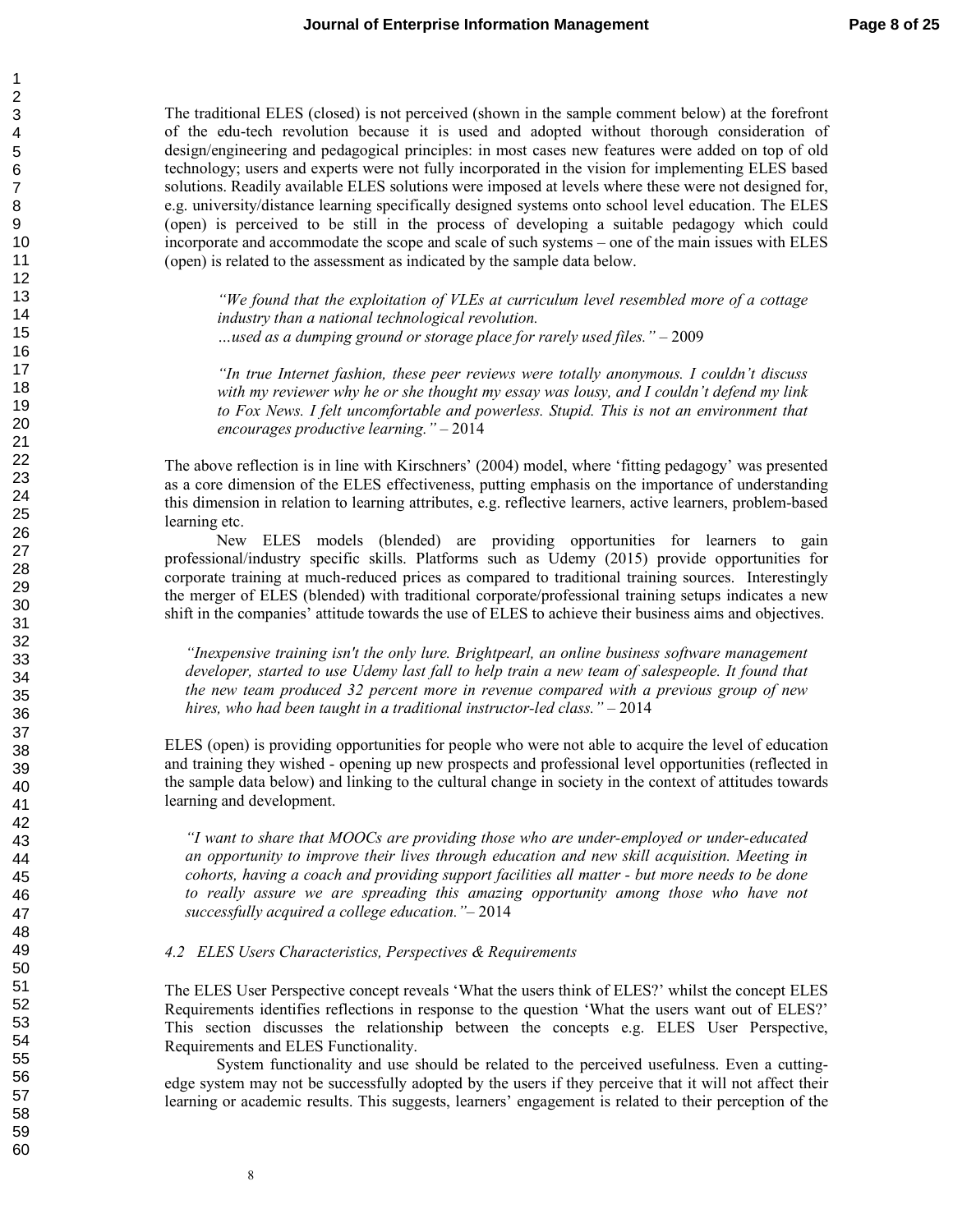system. An ELES system should provide the mechanisms and tools to improve users' perception, such as a user-friendly environment and a variety of tools and opportunities for the exchange of ideas and knowledge. The sample data below indicates that cultural background should also be considered when designing the ELES and users should be able to tailor their ELES environment to their taste, mood and feelings.

*"He used a student population in China as the first people to try the system. It didn't have the uptake that he expected. They soon realised that this was because the students had come to the conclusion that use or non-use of the system did not directly affect their grades. The students also lacked an understanding of the (Western?) concept of a Personal Learning Environment."*  – 2010

Liaw (2007) and Sun, et al. (2008) suggested the perceived usefulness as a key contributing factor for ELES effectiveness in their models – conforming with the reflections from the empirical data and emerging concepts in this study and should be incorporated in the e-learning design, delivery and ELES functionality. An interesting theme is emerging from the SMB data on how the users' expectations and behaviour are changing the nature of their experience with technology changes, e.g. centralised and traditional ELESs might pose a mismatch to users' experience as users are increasingly using flexible and collaborative tools in their personal life (Guizzardi, 2005). Intelligent interaction with the content is required in ELES to improve learners' engagement during the learning process and in varied settings, e.g. content in group settings (Breitman et al., 2007). Directing learners through particular learning pathways by restricting their navigation in the ELES does not necessarily imply that effective learning has happened – this implies the need for thoughtful pedagogical-based design and instruments for learning to happen effectively, this design feature should be a key characteristic of modern ELES (Bower et al., 2011). Users should be able to choose a different type of ELES system functionality based on their requirements, such as flexibility, the level of access and permissions, content relevance and level of contribution according to personal learning goals etc., suggesting users require tools and mechanisms to improve communication and collaboration. Moreover, engaging learners with the learning process requires giving users control to enhance personalisation and enable integration of external services. There seems to be a need for a standards-based service which would enable exchanging data between ELESs and cloud-based services, enabling smooth interaction between the distributed systems (Fensel, 2005).

 *"I have been thinking about compliance and other regulated training, and while logic dictates that robust assessment should be enough, when is it ever logical?! In such cases, forced navigation and SCORM interactions may remain to cover the company's backside. Whether or not the learning is effective, well that's a different issue."* – 2010

The cohesion of well-planned resources and tools; pedagogy; collaboration  $\&$  interactions; personalised support seems to be a combination for success in e-learning environments. The question is: Do we have a well-established framework for the cohesion of all these varying components, necessary for the learning experience the learners wish for? This study plays an important role in devising such a framework.

### *4.3 ELES Effectiveness*

The ELES perceived benefits directly affect the functionality and adoption of the system. This concept is quite inclusive covering the provision of online courses, the exchange of information between peers and teachers, online submission of assessment elements, searching facilities, marking and grading tools, tools for collaboration, linking resources and the provision of a secure and trusted environment for students shown below.

*"I was the one who posted the entries for the kids to respond to. I was the one creating the wikis that the kids would add to. With the MOODLE we all create together. It is OUR space."* - 2012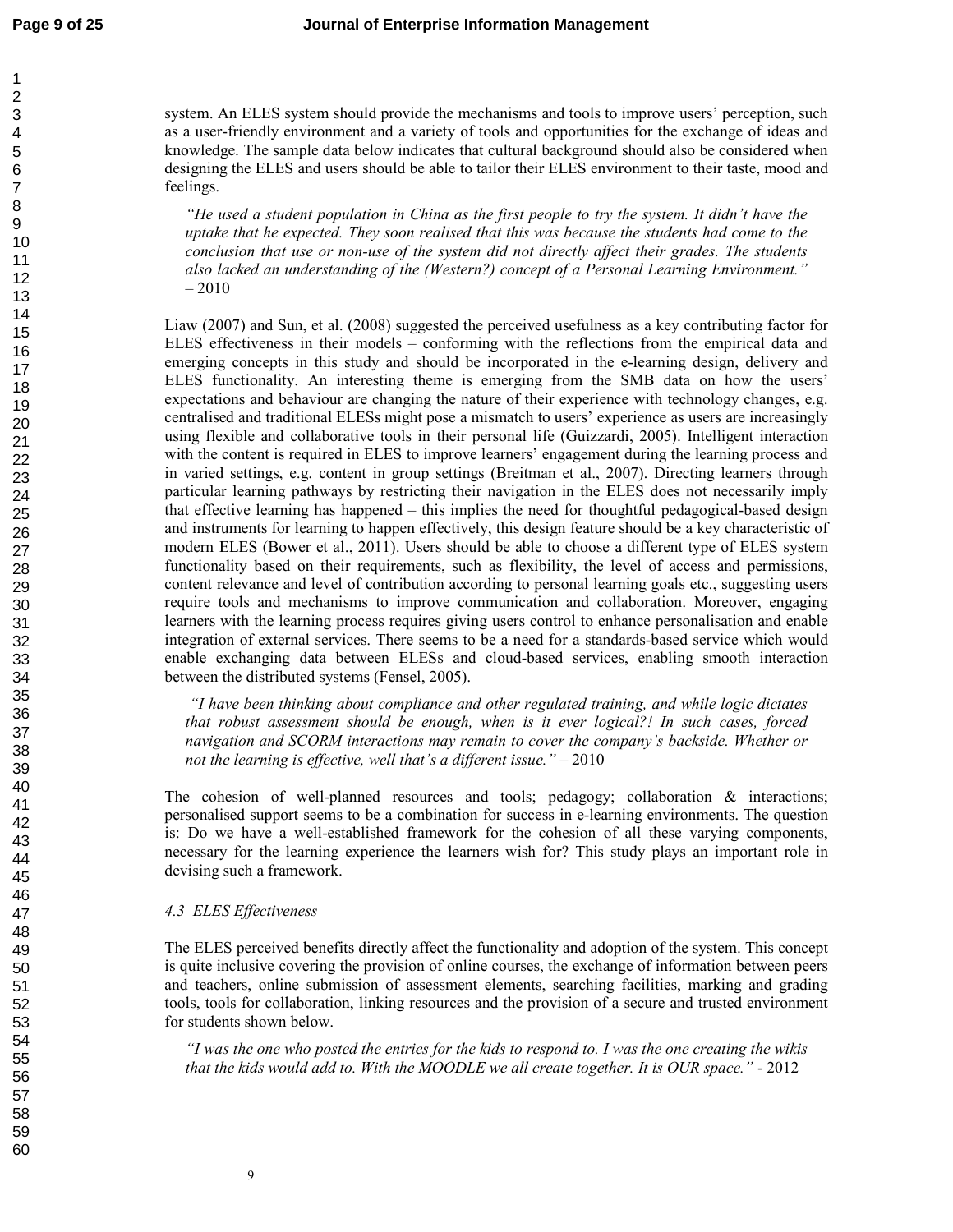*"And what of formative assessment? Unless I missed it you do not appear to mention the benefits of working in a closed and e-secure environment in which teachers and students can work in a trusted formative dialogue."* - 2009

The existence of a positive relationship for perceived benefits and e-learning effectiveness is consistent with the findings of Liaw (2007) and Sun et al. (2008). The reinforcement of content provision and its availability, especially when direct contact learning opportunities were missed due to other commitments or illness are considered added benefits as illustrated below. Access to educational content and related resources from a common point and presentation of the information in a personalised format are rated high.

*"I believe there is value in offering students a VLE to support their learning. Not to act as a substitute for attending face-to-face classes but as an additional form of reinforcing content and a "safety net" to help students who have missed work due to sports exchanges, illness or those who are disorganised and have lost their class material. I also believe parents value the easy access to relevant and up-to-date class material as a means of supporting their son/daughters' learning at home."* - 2009

ELES facilitate course management, reducing the burden on support staff by making relevant information available to concerned parties or stakeholders. Findings also revealed that the ELES can provide the opportunity for learners to accustom with virtual learning even if they have little prior experience.

*"The Exams secretary put timetables on there (and this meant teachers, pupils and parents could access the information whenever they wanted and this reduced their phone calls to the school office and exam secretary. Our SEN students contributed (often but not exclusively by making suitable animations); gifted and talented contributed and eventually had their own sections tapping into their own interests; parents had a section – and the parents of SEN students particularly liked the additional information and form of contact."* - 2009

The ELESs are generally centrally controlled and tightly coupled, meaning the functionality provided is not easy to change or extend. Thus, some institutional ELESs can appear limited in scope for larger contributions or collaborations.

*"VLEs are already out of date – the way forward is loosely-coupled, not central-andmonolithic…"* - 2008

Another perceived limitation is the lack of ELES tools for supporting users who want to continue using and building their own resources after they leave the institution. Innovative functionalities, for example, creating thematic learning networks around which learning communities could be developed is considered to be limited in some ELESs as well as providing learners broader functionalities, such as, job searches. Additionally, the integration of tools, services and networks to the institution's ELES are perceived to be the security concerns.

*"Now one of the issues you may find with your VLE is that the security settings restrict you using embedding code on pages or discussions forums on your VLE; this is certainly the case with Moodle."* - 2010

Use and adoption of ELES require thorough planning and backing of all stakeholders in the institution including careful examination of user's requirements. This is perceived to be the key for successful use of ELES and mapping ELES functionality and provision of services in ELES with corresponding security and privacy needs.

*4.4 ELES Design, Tools & Services*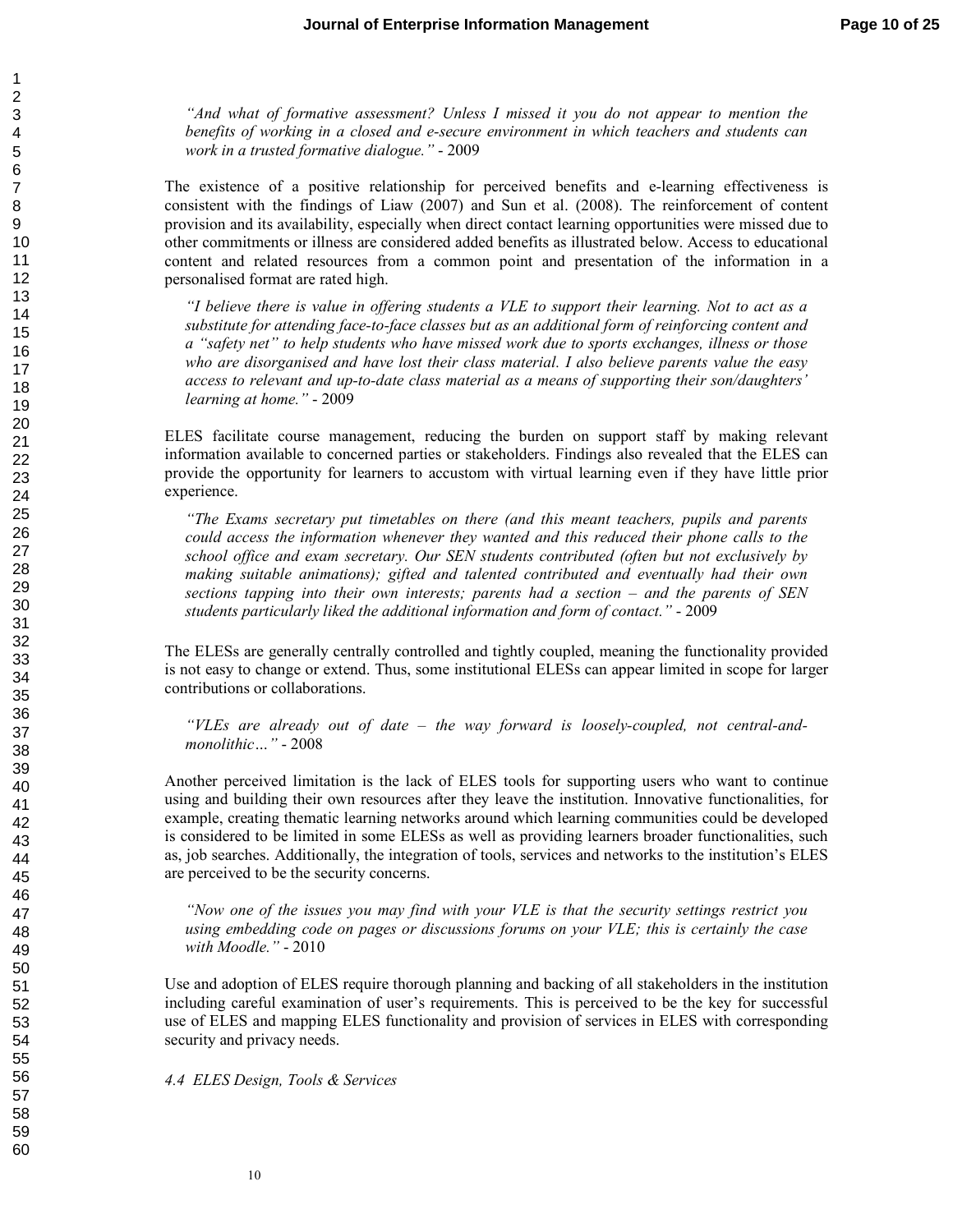The ELES design, tools and services should evolve along with the systems and delivery mechanisms contributing towards learning experience, new innovations of tools could open up new ways for collaboration, new pedagogical dimensions and system design possibilities.

 *"There are numerous other research opportunities with MOOCs, including adaptive pathways during the course, personalized learning, self-regulated learning, alternative credentialing approaches, automated assessment, evaluating the impact of socially created artefacts on learning, alternative approaches to lectures and content presentation, and so on. Those are topics for future exploration."* – 2014

ELES tools should offer provision to create courses, provide services and configuration tools ensuring the ELES could meet the organisations' requirements. ELES tools include tools for assessment, e.g. automatic marking, communication, uploading content, providing feedback, peer assessment, administrating student groups, collecting and organising student grades, questionnaires and surveys, tracking tools, e.g. content usage and accessed statistics, wikis, blogs and RSS. Rahimi et al. (2015) linked the provision of tools and technologies (web 2.0) with the learners' control dimension (control over self-learning process and interaction and dialogue with instructor). But the study didn't explicitly specify mapping mechanism between tools/technologies and learners control in terms of functionality of ELES (Boyce & Pahl, 2007). The modern ELES should provide tools to enable learners to plug in their personal toolsets of networks and applications.

*"All the practitioners then choose at least one feature that they will use with their learners on one of their courses. Features could include voting, feedback, discussion forum, photo gallery."* – 2011

Learners, practitioners and institutions require tools necessary to exercise their choice of transferring content and communications into and out of the ELES. Online resources and the integration of external services in ELESs has blurred the lines between informal and formal training. Forums and social networking services and social media have opened new avenues and design dimensions in learning. The modern ELES is perceived as a system that should be able to adapt in terms of provision of social tools, considered as a container for tools such as blogs, wikis, podcasts, web links and sites. Creating a space where knowledge sharing, creation and communication happens, e.g. rating tools or review tools, could be adopted for the community evolution or authenticity of discussions and contributions. ELES design will increasingly play a key part in the evolution of such systems and this study contributes to capturing and understanding this transition with its proposed conceptual model.

*"As a member of that community this makes it very hard to identify which people in the community are worth listening too and who to ignore: all of a sudden I'm surrounded by 16000 people all talking at once. When things ramp up more slowly, I can build out my social network more easily. Coursera doesn't have any notion of study groups."* – 2013

Well-thought out pedagogy, structure and correct use of tools for learning engages and motivates learners, including enhancing teaching practises through better understanding of pros and cons of certain approaches and their relationship with particular environments. ELESs should not be restricted to institutional tools and services, but incorporate tools where users can inform change of practices and potentially led to improvements in the learning experience.

*"MOOC learners are not undergraduates who expect a diet of lectures delivered synchronously over a semester. They are not at college and do not want to conform to institutional structures and timetables. It is unfortunate that many MOOC designers treat MOOC learners as if they were physically (and psychologically) at a University – they are not." - 2016* 

*4.5 ELES Networking & Collaboration*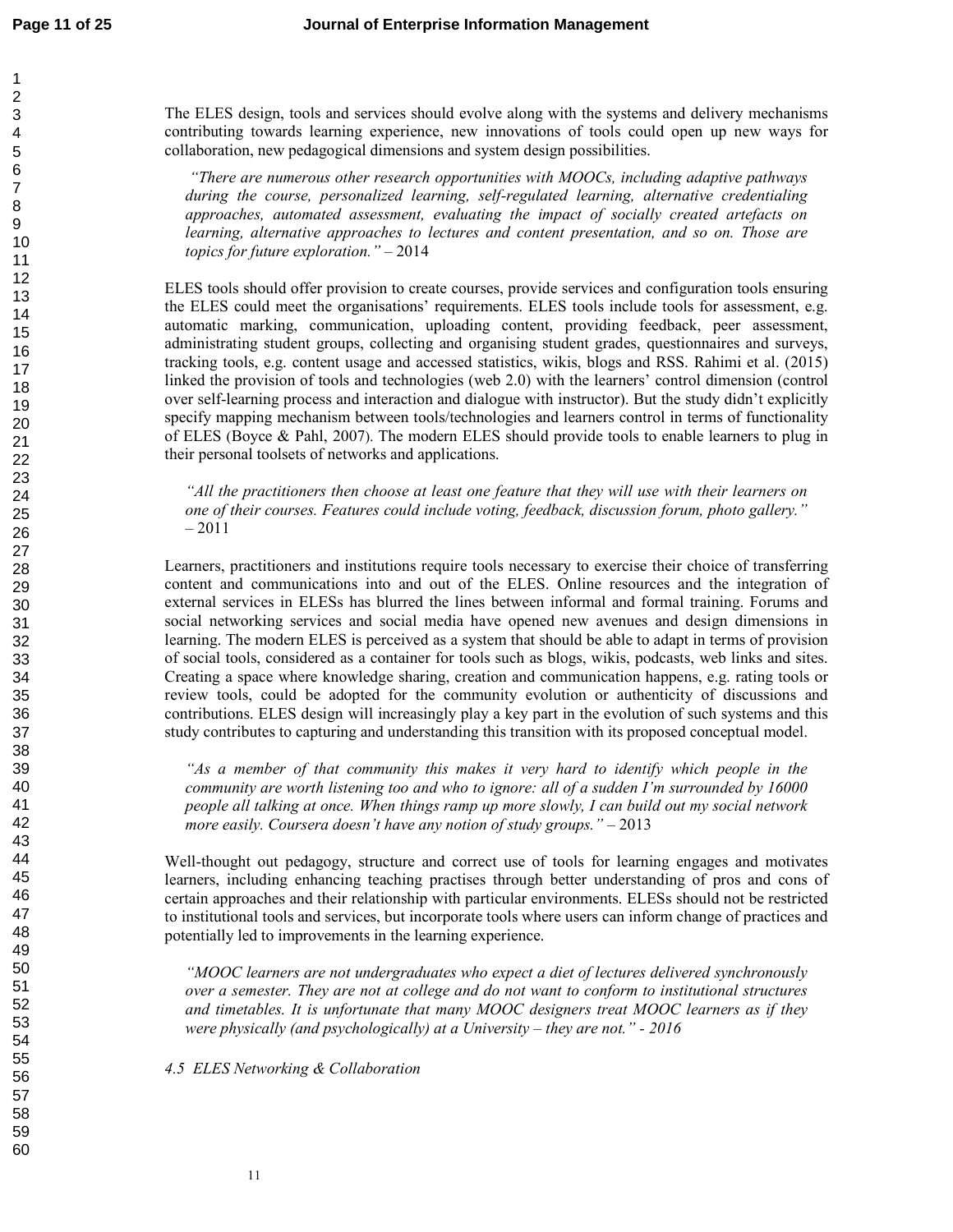Users consider an ELES as space where all can learn together utilising tools and services of this space. It is perceived that the networking technologies has the potential to engage learners in meaningful learning processes as indicated by the sample comment below.

*"When I describe a MOODLE to the un-initiated, I often resort to the somewhat snide: It is like a website on steroids! My MOODLE is so much more than that. It is my classroom. It isn't an extension, or a place for the kids to play - it is a space where we all learn together."* - 2012

ELES provides networking opportunities around learning concepts inadvertently enhancing learning and engagement. Community learning around topic/course using ELES (open) as a tool reveals new opportunities, particularly for students without traditional college/university background, and could be used to teach learners to develop networking skills and achieve common goals while working with others.

*"To those of us who have had the opportunity to go to college; we may be disappointed in what the MOOC's offer but to others who do not have the opportunity and can use the information to build their knowledge base; it's opened a whole new world. I know of several groups of people (non college grads) who self-organize in enrolling and discussing the course that they are in. That is where I have found the course content is truly being used to "learn"; through the information given and being discussed."* - 2013

Shee & Wang (2006) recognised the importance of learning communities, communications and social space in the e-learning effectiveness models. ELES designers and practitioners must incorporate social learning dimension in their design and delivery. Today's users expect the availability of the content across multiple platforms, enabling them to make exchanges with peers and tutors seamlessly and immediately.

ELES is complimenting traditional learning when used with thoughtful pedagogical considerations, providing opportunities, advances in technology for collaboration and adding new perspectives to the discussions (Coman, 2001). ELES lower the barrier for learners to take part in the conversations, even for those who feel shy in the traditional classroom setup.

*"I very much enjoyed doing this online course. I liked it because with doing the assignments you could see other student's responses and most importantly their opinions. During a class you don't always get to see this. Some people are too shy to participate during a class discussion…"*  - 2014

The provision of networking and collaboration poses certain challenges and this study highlights that conforming with organisational policies and privacy perceive is a major one. The ELES integration with mobile systems also presents new privacy issues - how these are managed will be an interesting area to observe.

*"… I'd love to hear your thoughts on web vs. native app - and on tracking what learners do on their mobile devices (e.g. the crazy desire of so many big companies to have SCORMconformant courses so they can track completion. As learning becomes (hopefully) more informal, do we seriously want to track everything people do on their mobile devices"* - 2011

Another challenge of adopting ELES (open, blended) is increased availability of the content and consequently increased interaction with tutors, potentially disturbing work-life balance as indicated below. Requiring careful management which must be taken into account when designing the parameters of the online courses.

*"I have seen my students exchanging much as they are learning to engage each other and then me as we expand the teaching and learning virtual learning environment. If you are serious about teaching on-line courses then be prepared to spend much time both preparing your* 

60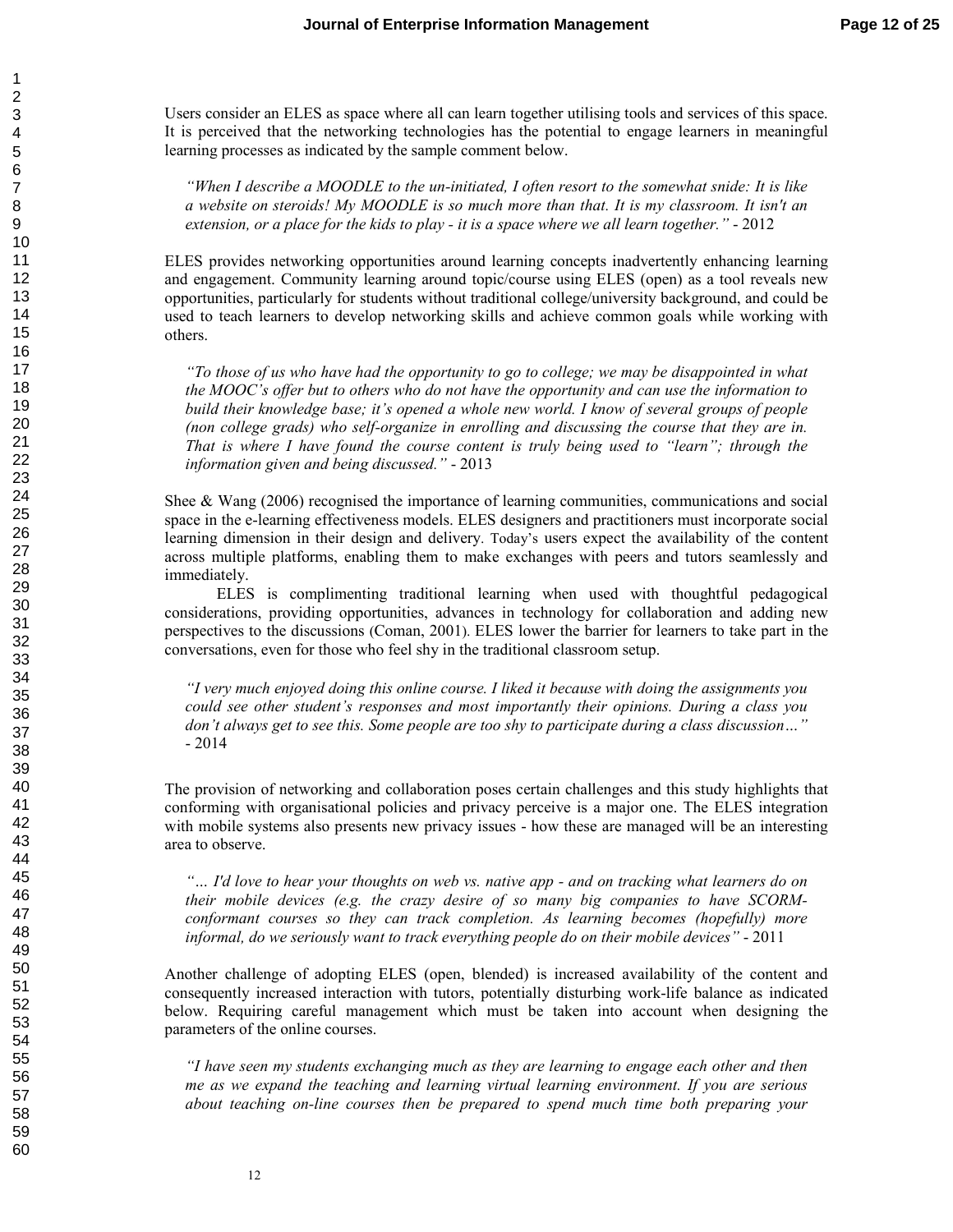*courses and in responding to students who are multi-tasking using a diverse assortment of technologies based instruments such as Nooks, IPad and their IPhone to stay on task. I have been holding dialogues with students while on the Santa Fe plaza on a bench using my IPhone and interactive video."* - 2011

An interesting phenomenon is the increasing importance of ELES (open) for companies interested in recruiting global talent across. Some companies are already paying ELES (open) providers, e.g. Coursera (2016) for this service. ELES (open) is also increasingly being used as a tool to market and project specific services and products by the companies e.g. Salesforce using Udacity (Udacity, 2016) platform. It seems this trend will increase as the adoption of ELES (open) increases.

*"One MOOC provider, Udacity, also offers a program where recruiters can access student resumes. According to Bersin, Over 350 firms, including Amazon, Facebook, Google, and Twitter have paid Udacity and Coursera to match them with high-performing students."* - 2014

### *4.6 Pedagogy*

The users' perception showed that the ELES were prevalently used to disseminate factual information – not on learning as an active process, echoed by Rienties et al. (2015) identifying that a positive learning experience in online settings requires thoughtful design and pedagogically-based considerations. Simply applying traditional classroom-based teaching and learning pedagogies, may not work in electronic based environments illustrated below. This sample observation indicates the potential problem of using traditional instructional design in MOOCS setting - pointing towards the need for instructional design and pedagogy specific to MOOCS to avoid limiting wider participation.

*"Nevertheless, it will be interesting to see how the design of MOOCs emerges as institutions and people with more experience of credit-based online learning start grappling with the issue. Will they add value, or will 'instructional design' kill the inherent nature of a MOOC, which is its wide (initial) appeal?"* - 2013

The pedagogy of ELES and utilisation of tools for achieving specific learning goals and the experience should be considered carefully at the design stage of the course. Despite more people engaging in elearning, it seems there is a gap in the provision of training on how to use them effectively. Development of more informed users about the choices available to them and the implications of these choices in terms of their own learning experience e.g. how the choices made will lead to a particular learning style e.g. constructivists etc. is required.

*"It is necessary to correct the misconception that computer teach; computers are nothing more than an appliance unless the faculty and student use it as conduit for active teaching and learning. I am preparing a doctoral level course in logistics and operations in higher education institutions and I am involved in a discovery process to identify and apply many resources from both the public and private sectors to inform the students." –* 2011

The pedagogy employed in ELES (open) could, guide learners to form study groups, build skills required to form/join learning communities, inform and educate them to find relevant people/resources/support for the tasks. Support structures should be provided for the learner in ELES (open) environment and should be carefully planned within the pedagogy.

*"As a member of that community this makes it very hard to identify which people in the community are worth listening too and who to ignore: all of a sudden I'm surrounded by 16000 people all talking at once. When things ramp up more slowly, I can build out my social network more easily. Coursera doesn't have any notion of study groups."* - 2013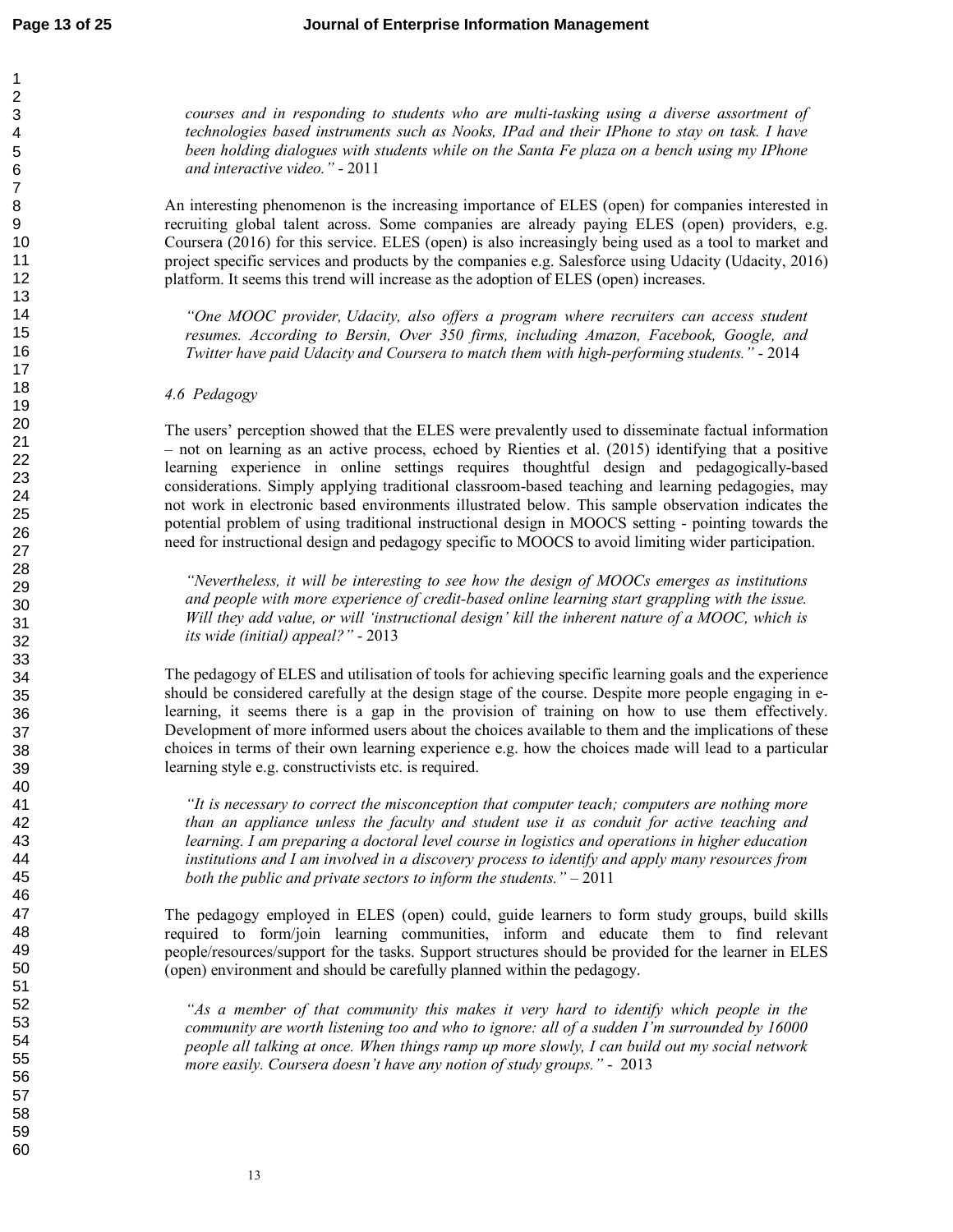Picolli et al. (2001) showed the importance of Human dimension (Students & Instructors attributes) and the need for careful planning utilising specific learning models, arguing that just giving more control in e-learning environments may not result in more user satisfaction, and could impact negatively on the learning experience. Kirschner (2004) identified the need for innovation in pedagogies as the key factor for improved learning experience. The findings by Singh et al., (2014) showed an interesting contradiction: the result for the pedagogies effectiveness for e-learning showed negative reading, signifying the lack of influence of pedagogies for e-learning effectiveness. The work of Sridharan et al., (2008) does not generally conform with the previous studies conducted on the elearning effectiveness but our study validated this finding that just designing and implementing pedagogies would not be enough to engage users and enhance their learning experience. Application of pedagogies must be complimented with innovative and fresh thinking specifically designed for the e-learning environments, educating and informing users about particular pedagogies and the implications of the choices they will make in e-learning environments. The findings of our study corroborate Picolli et al. (2001) for the need to educate and inform users on how to use more control and flexibility available to them in e-learning environments.

The need to better understand the relationship between tools, pedagogies and learning environment emerged, with ELES technology regarded as a tool rather than solution fit for all circumstances - thoughtful pedagogy and meaningful utilisation of tools are required for an effective learning experience. The use of technology and ELES should have a meaningful purpose to make the subject alive, even innovation in pedagogy could be utilised, opening up new dimensions in thinking and delivery - enriching learners' experience. The provision of context, considering specific themes and building the concept like a story are useful components of teaching methods, irrespective of environment settings, e.g. online or offline.

It is perceived that the success rates for ELES (open) are low because people start the course, full of energy and enthusiasm but after initial momentum diminishes, end up not engaging continuously with the course - causing large numbers dropping off and not finishing off the course (Onah et. al., 2016). Personalised coaching and motivational tools may help but personalised coaching/support may have additional cost associated with it.

*"I should not take online courses. … But I do know myself better than anyone else, and I know that I have trouble finishing projects. When I get an idea in my head, when I'm inspired, I start in full force, with passion and drive and every intention of seeing this thing through to the end. Then I start to get a little bored. Without someone pushing me along, my intrinsic motivation starts to taper off and I lose steam. I'm not a "slow burn" type of person."* - 2013

Learners are expecting pedagogically driven experience to gain substantial knowledge and expertise in the concerned field of study. Offerings not accommodating these learners' expectations, lose out on reputation and revenue. ELES (blended, open) is increasingly used to complement traditional classroom setup, in many cases flip classroom pedagogy is employed to give more personalised attention to learners during the class time.

*"With my class, I was disappointed to find that there was one initial lecture, which I didn't feel offered enough information (especially not 15 dollars' worth), and one wrap-up lecture. The lesson didn't expand enough on what the syllabus promised. One video was too sparse for a week-long course, and I wanted to be taught more. I wanted to know how to create those images, and I felt like I was led on. Instead, the instructor linked to other photography blogs and articles, all of which I could have found for free. (Keep in mind that MOOCs offered by prestigious universities such as Harvard and MIT are obviously more in-depth than my oneweek Skillshare class.)"* – 2013

*"With an online platform only the very first stage is successfully reproduced. Yes, better to have the professor's lecture online to view any time any place. But this is no more than viewing a Ted Talk. The student doesn't even have to take notes in real time (a really useful mental activity of active listening and synthesis) because the transcript is there." – 2015*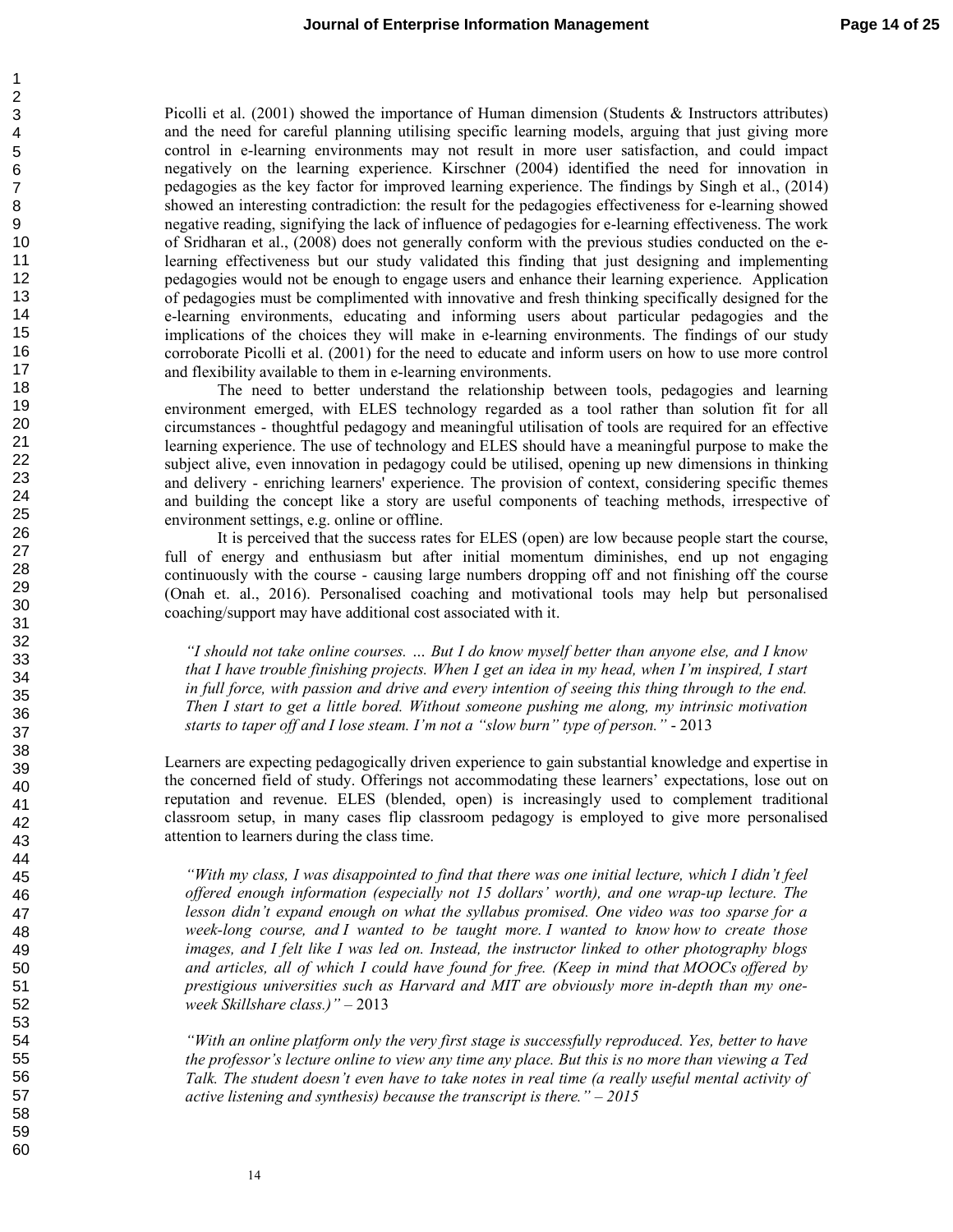ELES (open) provide opportunities for the learners to explore new dimensions that even instructors may not have perceived e.g. emerging from learner discussions and interactions. The question is what pedagogical instruments and ELES tools could be utilised in such situations to encourage innovation and use of creative ideas or even make learners realise that they are exploring/creating something new?

## *4.7 Concept Functionality*

The system functionality is generally defined as the result of requirement analysis resulting in clear understanding of system functions (Systems Engineering Fundamentals, 2001). Functionality is central to understanding, what the users want out of an ELES and what it can deliver and how this impacts the user's perception regarding the ELES. Tools, services and pedagogies offered must adapt to changing needs of the users and wider community. In this research a new dimension of 'Concept Functionality' has emerged, this new idea binds an object, design, concept or an artefact with not only what it does but also with what relationship it has with other objects, concepts in a given context and what is the meaning of these relations.

### *4.7.1 The New Dimension*

Instead of looking at the dimensions of e-learning effectiveness models discretely, the notion of 'Concept Functionality' enables us to look at these dimensions cohesively. For example, it helps us to identify what relationships exist between pedagogies, networking, users' characteristics, personalisation, services and technologies used in ELES. Moreover, it enables to identify what functions of ELES corresponds to particular learning styles, or helps to understand how choices made at the design stage enable us to achieve specific learning goals.

The ELES are used to create courses and make related services available to the users. ELES functionality involves submitting assignments electronically and this solves the problem associated with space and time in many situations. The ELES provide the access to contents online, assessment and feedback, communication features, grading facility, administration of groups, tracking and statistical tools, collaborative features, e.g. wikis or blogs, acquisition of targeted material for learning purposes, e.g. RSS feeds. Effective communication is core to ELES functionality and exchange of information can be done in an innovative way, for example, blogs, forums or discussion groups, allowing participants to construct gradually their knowledge of a particular topic. Other users may also benefit from this community knowledge. In addition to content creation, content management, delivery and availability of assessment features, ELES could be integrated into other institutional systems to offer seamless transition and flow of information as indicated by SMB data sample below.

 *"A virtual learning environment (VLE) is a software system designed to support teaching and learning in an educational setting, as distinct from a Managed Learning Environment (MLE) where the focus is on management. A VLE will normally work over the Internet and provide a collection of tools such as those for assessment (particularly of types that can be marked automatically, such as multiple choice), communication, uploading of content, return of students work, peer assessment, administration of student groups, collecting and organising student grades, questionnaires, tracking tools, and similar. New features in these systems include wikis, blogs and RSS."* - 2008

Provision of personalisation features in ELES is perceived to enhance the users' interaction, engagement and satisfaction. Where users are given more control over the functionality and personalisation features then they should also be educated in how to use these responsibly and effectively. This process could teach students wider social and civic attitudes as well, e.g. how to respect the privacy of other people. Availability of control to place and rearrange tools and services on the ELES working space/environment known as 'functional control' tend to have a positive impact on users' enthusiasm towards their ELES space. Functional control over layout e.g. ability of a user to turn on or off services/features within the environment perceive to make it more useful and to avoid in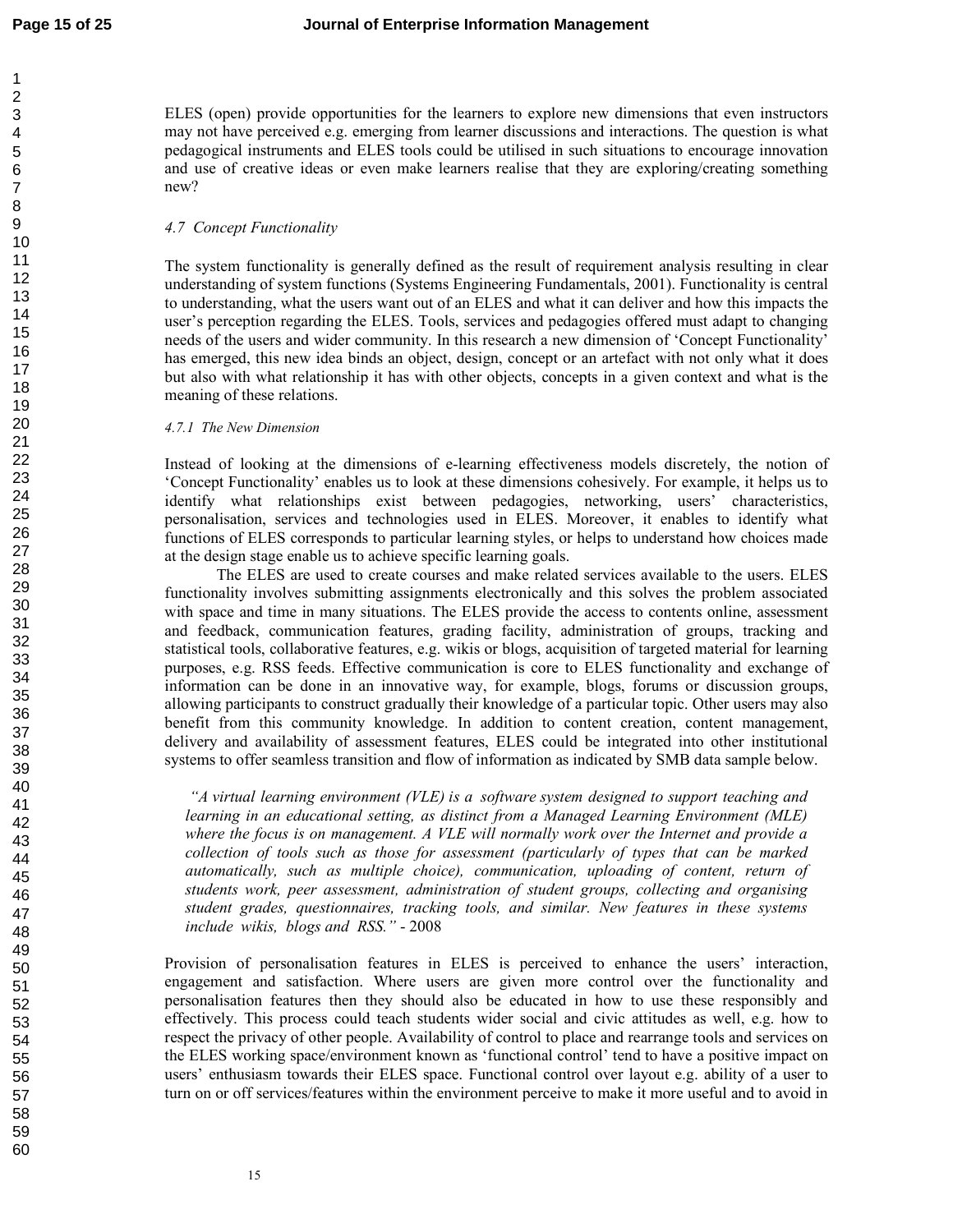simplifying the environment from clutter and distractions is the key factor determining the effectiveness of ELES as remarked by a blogger:

 *"And what of templates, skins, choice of fonts, avatars etc? If the e-Portfolio is supposed to be Lifelong AND life wide, it should be capable of changing templates or skins according to audience or the very mood the learner wants to communicate. What of the teenager who regularly changes the pop-group genre they follow or the football team that they support? The ability to change one's self-representation can be done in minutes, if not seconds, with a good e-Portfolio system."* - 2009

Applications and services that are tightly coupled with a particular ELES system tend to restrict users in exploring new modes of learning as noted in user's comment below. The complexity involved in services integration and reliability considerations pose obstacles (sometimes) to the integration of third party services in ELESs. If ELES are to contribute beyond course duration, then these should provide the functionality for the users to integrate services and change environment according to users learning needs.

*"I was surprised to find that Sakai, much like many of the proprietary course-management systems, fell prey to building their own applications such as the wiki, the blog, chat, forums, etc. None of them seem particularly stellar, and in fact many of them are admittedly sub-standard– specifically the blog."* - 2007

Student engagement and productivity increase by providing control over the way the activities, assessment and collaboration tools are linked. Making users choose themselves or create learning paths and workflows may increase student engagement, satisfaction, and retention. It is likely, learners' use these tools and skills beyond course based situations and this freedom and interaction could result in creativity and improved engagement for learners. As a learner notes:

*"Because you can link to an infinite variety of web pages and you can embed media (images, videos, and Slideshare presentations) in a tile, as an instructor, you can make a webmix quite interactive. For example, you can create tiles that link to challenges, quiz questions, polls, discussion forums, chat pages, and other types of content and media that will facilitate more student involvement and creativity. You can provide a tile linking to a web page describing a number of exploratory activities a student will need to engage in, but make the path for accomplishing these activities (e.g., the numbers and types of tiles used) up to the student."* - 2010

This research suggests that functional control over the ownership of users' content and working space is a crucial factor that could potentially enhance the adoption of ELES system and its effectiveness at wider scale. This research found conflicting views on giving users control over ELES functionality acknowledging that institutions often impose specific requirements or conditions when providing a formal ELES environment to their users. The traditional use of ELES suggests strict central security control and limited extensibility of ELES features and services to the wider community. The paradox between users control and security often lead to a designer's dilemma and maintaining a balance between users and system/institution control over the ELES environment is the key to successful adoption of ELES. The control of services which are based on cloud infrastructure could be shared by the users, academics and institutions. So, there is no single point of control for one party. The functional control over the exchange of data between the ELES and the cloud via a standards-based body or service could hugely benefit the continuation of the learning process beyond the institutional context, bridging the gap between formal and informal learning, e.g. integrating cloud-based learners' work (such as knowledge acquired in the workplace) in the institutional ELES. This will also offer users the choice of sharing this information/knowledge or keeping it private or even specifying what information they would like to share in a particular learning context or system. ELES should provide mechanisms for the users to have ownerships of their learning process and interactions just as they have it in social media. Ownership and ability to functional control are key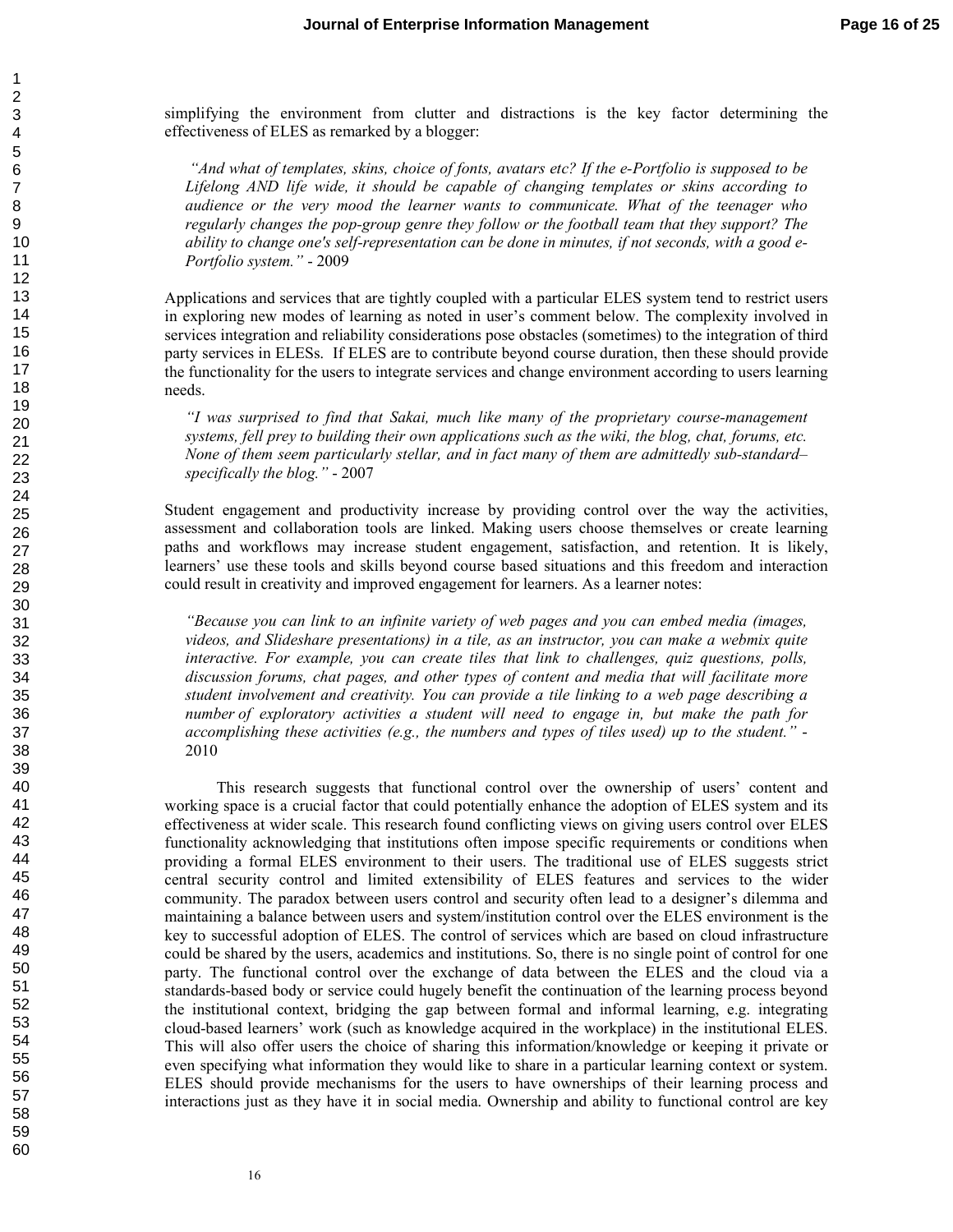factors why users adopt social media for learning more as compared to traditional ELES when it comes to collaboration and discussions.

*"Students and staff both need to control their learning environment and access external learning networks and CoPs. At the same time institutions still need a platform of providing formal online learning/teaching for all students and staff. It's clear that there is a need for both formal and informal learning and learning networks."* – 2010

Becoming part of the learning communities for a particular ELES course increases learner's engagement and resultant completion rate. Just providing activities through the medium of ELES without pedagogical grounding may cause confusion for learners e.g. learners might not know, why an activity is being designed and presented in a particular way.

*"In e-learning and Digital Cultures, the one thing we had in common was an interest in the topic, and the only reason we were compelled to complete the MOOC was sustained interest in the community."* - 2013

Learners want meaningful learning experience; ELES functionality could be instrumental for this purpose in providing learning experience based on sound pedagogical principles. An interesting question arises here e.g. if the tools and services are provided for pedagogically driven learning experience – then how to inform and guide practitioners and learners to make use of this functionality. ELES (Open) currently lacks equivalent opportunity (compared with traditional methods) for assessment feedback to act as an instrument of dialogue and enable the learner to improve based on the provided grading process.

The solution to this problem cannot rely on just making certain technologies available to users; it needs deep innovative pedagogical thinking with clear relations to technologies and design possibilities.

*"For starters, anonymous grading should not determine the students' success—at least not by itself. If I had the ability to defend myself and possibly change a grade, I might be more inclined to get actively involved. In college, I was always allowed, if not encouraged, to meet with the professor or teaching assistant who graded my work to challenge or ask questions if I didn't agree with the final grade. Even if I didn't change someone's mind, chatting with someone made feel more at ease."* - 2014

Getting content in ELES is easier, but giving a meaningful context around the content and informing how best to exploit the resources is a bigger challenge. ELES should provide pedagogically informed functionality where users could put context around the resources in convenient and natural way.

*"The MOOC platforms are mostly course delivery systems - I think these companies can think much broader about how they bring content, connections, and experiences together." - 2016* 

#### *4.8 Concept Functionality Model*

The findings of the GTM process indicate, 'Concept Functionality' is a core dimension for the ELES effectiveness model – this reflects there is a need to put an appropriate emphasis on this dimension from practise and decision-making perspectives. The concept diagram of Figure 4, shows the emergence of 'Concept Functionality' in relation to ELES scope & Scale and Users' perspective and how these affect the type of functionality users' desire or would be keen to use. In addition, the concepts ELES Effectiveness (e.g. perceived benefits and limitations), ELES Networking & Collaboration, ELES Design, Tools & Services, ELES Pedagogy and their relationships to ELES 'Concept Functionality' also emerged.

'Concept Functionality' tells us that entities or objects have deeper meaning and relationships e.g. a tool in a particular functional area might have a deeper meaning in a given context, it could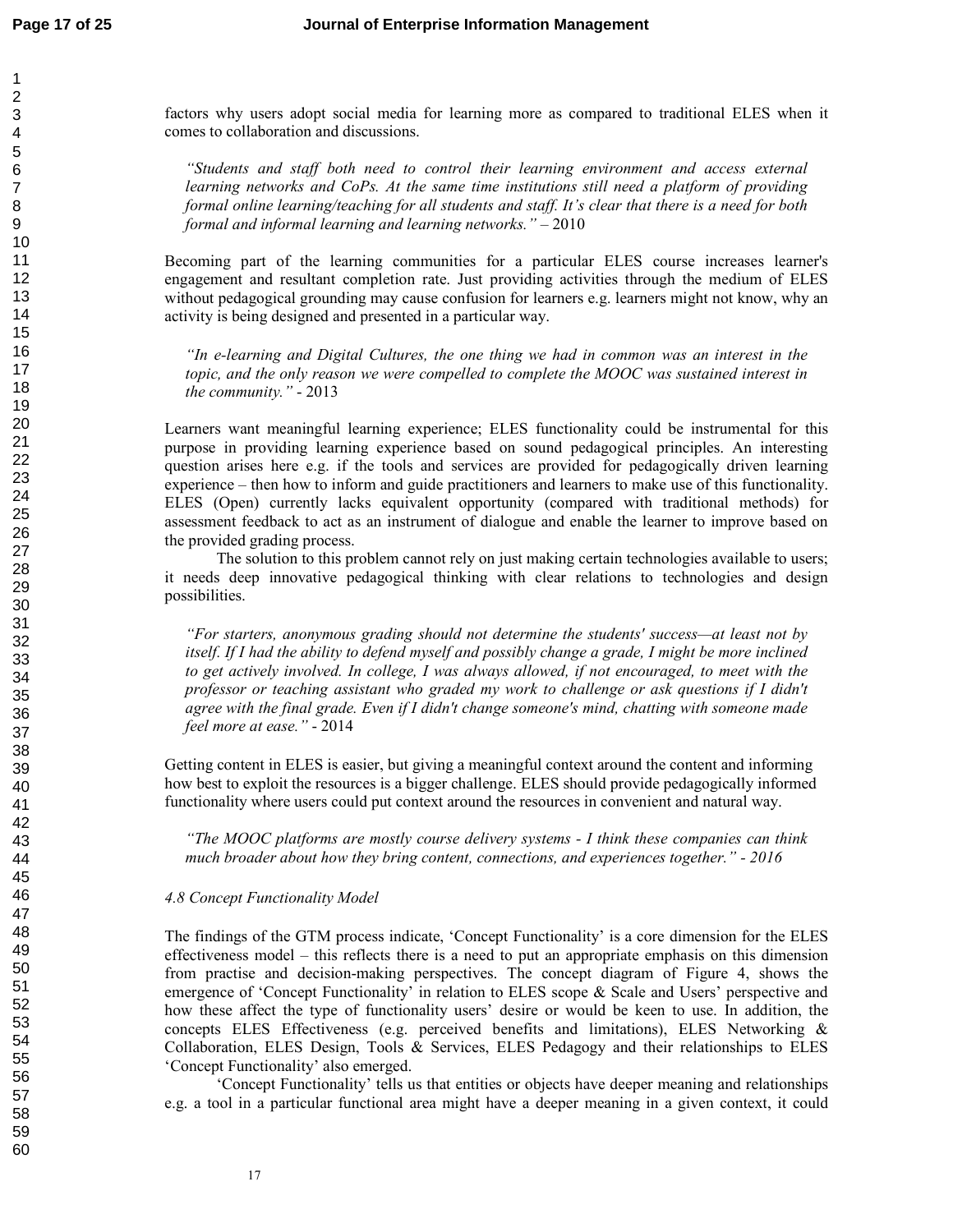entail corporate policy, satisfy personalisation or privacy needs of the users, signify the need for better integration for the designers, pose a hindrance for a particular learning design or complement a particular learning design. 'Concept Functionality' informs us: it is not enough to consider just a tool or a particular aspect or a function of the system for its utility but the consideration should incorporate, how the users and practitioners could be made aware of the degree of relevance, significance and relationship that this tool might have with the application of particular concept, theory or the model.



*Figure 4. The concept diagram is representing Concept Functionality as the core dimension in relation to other ELES effectiveness dimensions.* 

In the next section, we discuss how these findings can complement or enhance existing ELES effectiveness models and could be used by practitioners.

#### **5. IMPLICATIONS AND FUTURE DIRECTION**

The study findings reveal that the e-learning effectiveness dimensions (Human factors e.g. Students, Instructors; Learning Model; Technology; Learner Control; Content; Interaction) presented by Piccoli et al. (2001) are still valid for modern ELES system. Although the focus has shifted from just considering these dimension to how these dimensions could be used effectively and how users and practitioners are informed and educated about the choices available to them, and, more importantly, develop the understanding of the meanings of these choices and related implications. The relevance of Human dimension e.g. Instructors immediacy behaviour (reducing social distance between the tutor and learner) for e-learning effectiveness was highlighted by the research presented by Arbaugh (2001), and corresponds to our findings that despite the changing scope and scale of ELES, learners still expect and desire to have meaningful interactions with their tutors. Thus 'human dimension' is one of the key factors impacting e-learning effectiveness (Ronen-Fuhrmann et al., 2008).

Corroborating Wang (2003), the research validated four instruments for measuring the elearning effectiveness namely: Personalisation, Leaning Community, Content and Learner Interface. However, modern users perceive the value of learning communities more than other factors, e.g. just providing a good learner interface might not increase user satisfaction, it has to fit meaningfully within overall learning experience driven by thoughtful design constructs.

Just because a tool or a service is available - simply providing it, is not enough in modern ELES systems. This study highlights the need for designers to think how a 'tool or service' could be meaningful for practitioners by giving a context and how practitioners could be informed through design in achieving a better learner experience. Our research conforms with many studies reporting technology as an important dimension (Piccoli et al., 2001; Liaw, 2007; Sun et al., 2008; Bhuasiri et al., 2012); however, we found user focus is perceived to be shifting in utilising the relationships that exist between technology and other dimensions such as pedagogy, networking and collaboration.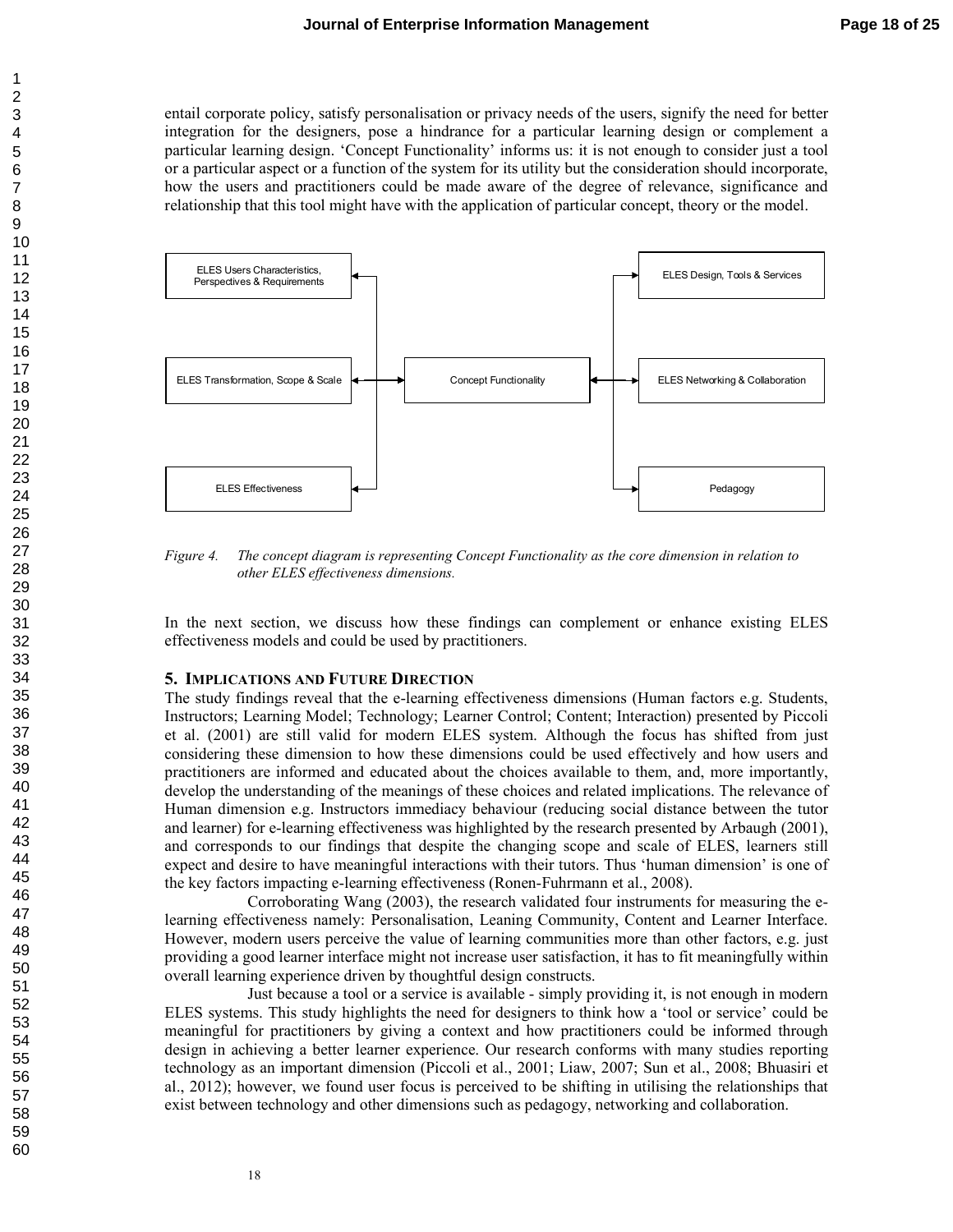60

The practitioners might implement a certain pedagogy but it has to be relevant and meaningful for learners and they should be able to understand a particular approach to engage fully  $$ this way our research findings conform with Kirschner's (2004, p. 6) e-learning effectiveness factor, when he defined it as, 'a fitting pedagogy'. The conceptual model presented in our study has Networking and Collaboration as a key dimension in e-learning effectiveness model conforming to previous research studies (Wang, 2003), (Kirschner, 2004), (Shee & Wang, 2006) in this field.

There seems to be a lack of communication and understanding between users and practitioners for enabling each other to understand the rationale for doing things in a particular way. The central role of 'Concept Functionality' dimension could bridge this gap by linking and enabling all stakeholders to better understand the design, learning process and pedagogy. For example, Learning design (Koper, 2006, p. 13) is more abstract in nature and Instructional design (Merrill et al., 1966, p. 2) is more procedural in nature. Learning practitioners may think about the tools and technologies first and then think about the learning concept to be taught, resulting in distorted pedagogy where learners are not the central focus. A mapping layer may help in bridging the gap between the two, resulting in more informed practitioners. This layer could help and inform users explicitly about the relations between Learning Design, Users Characteristics, Instructional Design and ELES Services & Tools. The need for mapping may not be new, previously some (limited) attempts (Conole et al., 2004) have been made to map learning theories, pedagogical processes and characteristics to a learning model, although these attempts have been limited to a specific type of learning model. There seems to be a need for a more generic way of mapping which is not constrained to a specific model. 'Concept Functionality' opens up the possibility of this new dimension to be used as a key instrument in building a mapping layer independent of specific learning models.

# **6. CONCLUSION**

The adoption of ELES and E-learning environments has posed many new challenges for both practitioners and designers and require effective instruments for launching these systems effectively. A theoretical framework is devised in this study aiming at modelling users' understanding of the use of ELES effectiveness. This study shows that the users don't just need availability of the networking and collaboration or other technical opportunities, they want means and mechanisms to interact in a meaningful way increasing their learning experience. This highlights the increasing importance of the use of the pedagogies as the complexity of design, technologies and user expectations increases in the field of e-learning including the value of informed users and practitioners in this domain. This study identifies 'Concept Functionality' as a core dimension to understanding the evolving relations between technologies, services, e-learning effectiveness, users' expectations/requirements, collaboration mechanisms, design and pedagogies.

A major contribution of the study is to successfully capture complex multi-dimensional domain and present a single core dimension that can be used to understand the relationships between effectiveness factors, changing user requirements, design evolutions and the advent of new technologies cohesively. This will make the decision and policy making process simpler at the strategic level for the design and implementation of e-learning solutions for the educational institutions, corporate sector and government bodies.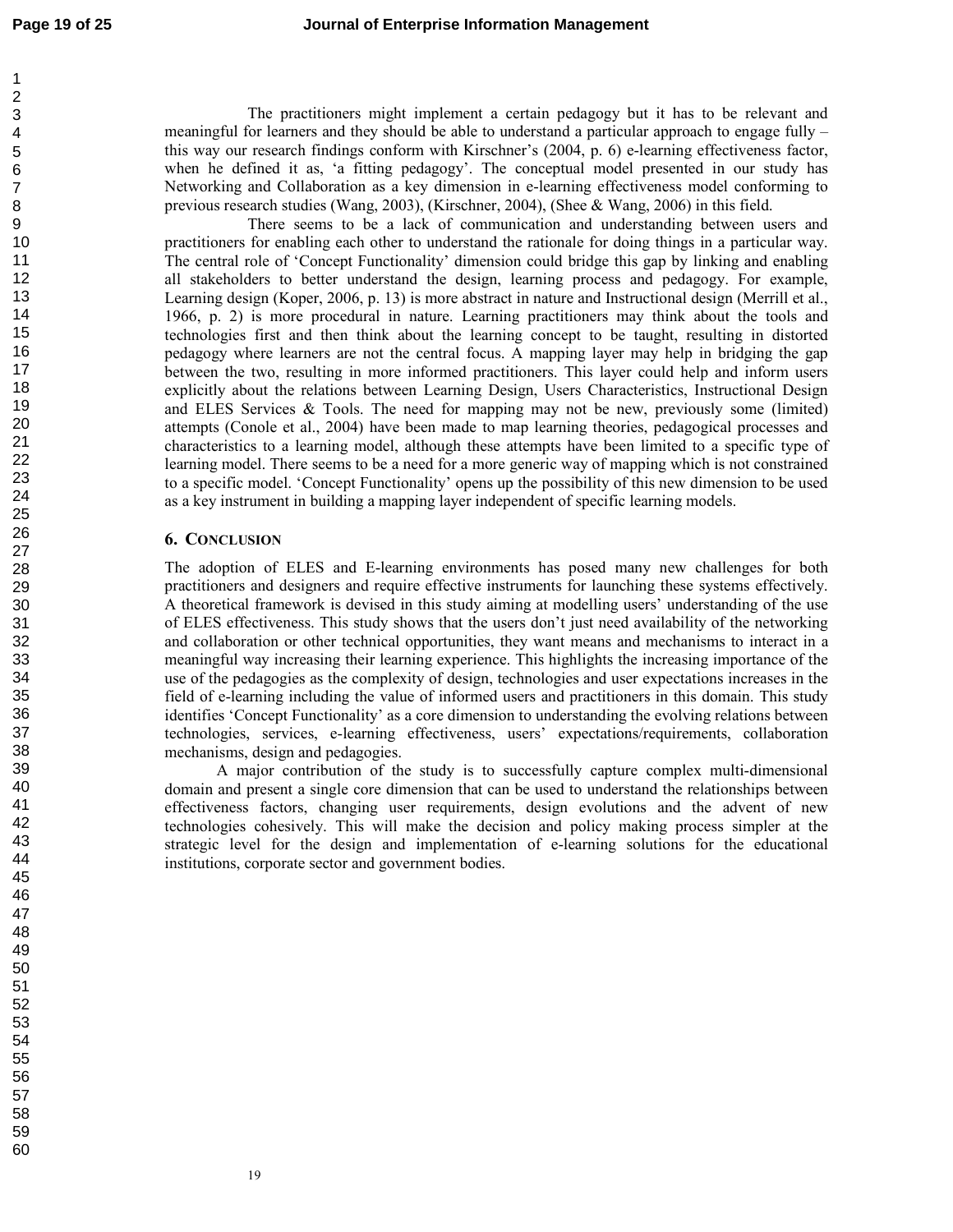#### **REFERENCES**

- Adolph S., Hall W., Kruchten P., (2008). A Methodological Leg to Stand On: Lessons Learned Using Grounded Theory to Study Software Development, Proceeding CASCON '08 Proceedings of the 2008 conference of the center for advanced studies on collaborative research: meeting of minds, ACM.
- Arbaugh, B. (2001), How instructor immediacy behaviors affect student satisfaction and learning in web-based courses, Business Communication Quarterly, 64(4), 42-54.
- Beetham, Helen, and Sharpe, R. (2013) Rethinking pedagogy for a digital age: designing for 21st century learning, Rhona, Routledge, New York.
- Bhuasiri, W., Xaymoungkhoun, O., Zo, H., Rho, J.J. and Ciganek, A.P. (2012), "Critical success factors for e-learning in developing countries: A comparative analysis between ICT experts and faculty", Computers & Education, Vol. 58 No. 2, pp. 843–855.
- Bolte, S., Holtman, M., Poustka, F., Scheurich, A., & Schmidt, L. (2007). Gestalt Perception and Local-Global Processing in High-Functioning Autism. J Autism Dev Disord, 37, 1493–1504.
- Bower, M., Craft, B., Laurillard, D., & Masterman, L. (2011). Using the Learning Designer to develop a conceptual framework for linking learning design tools and systems. Sydney: LAMS Foundation.
- Boyce, S., & Pahl, C. (2007). Developing Domain Ontologies for Course Content. Educational Technology & Society, 10(3), 275-288.
- Breitman, K. K., Caanova, M. A., & Truszkowski, W. (2007). The future of the internet. In K. K. Breitman, M. A. Caanova, & W. Truszkowski (Eds.), Semantic Web Concepts, Technologies and Applications (p. 8). Springer.
- Bristol, T. J. (2014). EDUCATE, EXCITE, ENGAGE. Teaching and Learning in Nursing, 9, 43–46.
- Charmaz, K., 2008. Grounded Theory as an Emergent Method. In: Handbook of emergent methods. New York: The Guildford Press, pp. 155-170.
- Chu, T.H. and Chen, Y.Y. (2016). With Good We Become Good: Understanding e-learning adoption by theory of planned behavior and group influences. Computers & Education, 92, pp.37-52.
- Coman, P. G. (2001). Critical Success Factors for E-learning Delivery. Proceedings of the International Conference on Computers in Education (ICCE'02). IEEE.
- Conole, G., Dyke, M., Oliver, M., & Seale, J. (2004). Mapping pedagogy and tools for effective learning design. Computers & Education (43), 17-33.
- Coursera, 2016. Coursera. [Online], Available at: https://www.coursera.org/, [Accessed 31 12 2016].
- Dominic F., Ann B., (2011). Confessions from a Grounded Theory PhD: Experiences and Lessons Learnt, CHI, Vancouver, BC, Canada.
- Elango, R., Gudep, V. K. & Selvam, M., 2008. Quality of e-Learning: An Analysis Based on e-Learners' Perception of e-Learning. Electronic Journal e-Learning, 6(1), pp. 31 - 44.
- Eytan, A., Zhang, L., Adamic, L. A., & Lukose, R. M. (2004). Implicit structure and the dynamics of blogspace. In Workshop on the weblogging ecosystem, 13(1), 16989-16995.
- Fensel, D., Hendler, J., Liberman, H., & Wahlster, W. (2005). Introduction. In D. Fensel, J. Hendler, H. Liberman, & W. Wahlster (Eds.), Spinning the Semantic Web (p. 11). Cambridge, Massachusetts, London: The MIT Press.
- Fosnot, C. T., & Perry, R. S. (2005). Constructivism: A Psychological Theory of Learning. In Constructivism: A Psychological Theory of Learning (Second ed., pp. 10 - 22). Teachers College Press.
- Fry, H., Ketteridge, S., & Marshall, S. (2014). Effective Online Teaching and Learning. In A Handbook for Teaching and Learning in Higher Education: Enhancing academic practice (pp. 139-151). Taylor and Francis.
- Glaser, Barney G., Judith. H (2004). Remodeling Grounded Theory [80 paragraphs]. Forum Qualitative Sozialforschung / Forum: Qualitative Social Research, 5(2), Art. 4, http://nbnresolving.de/urn:nbn:de:0114-fqs040245.
- Guizzardi, G. (2005). Ontological Foundations for Structural Conceptual Models. Netherlands: Telematics Instituut Fundamental Research Series.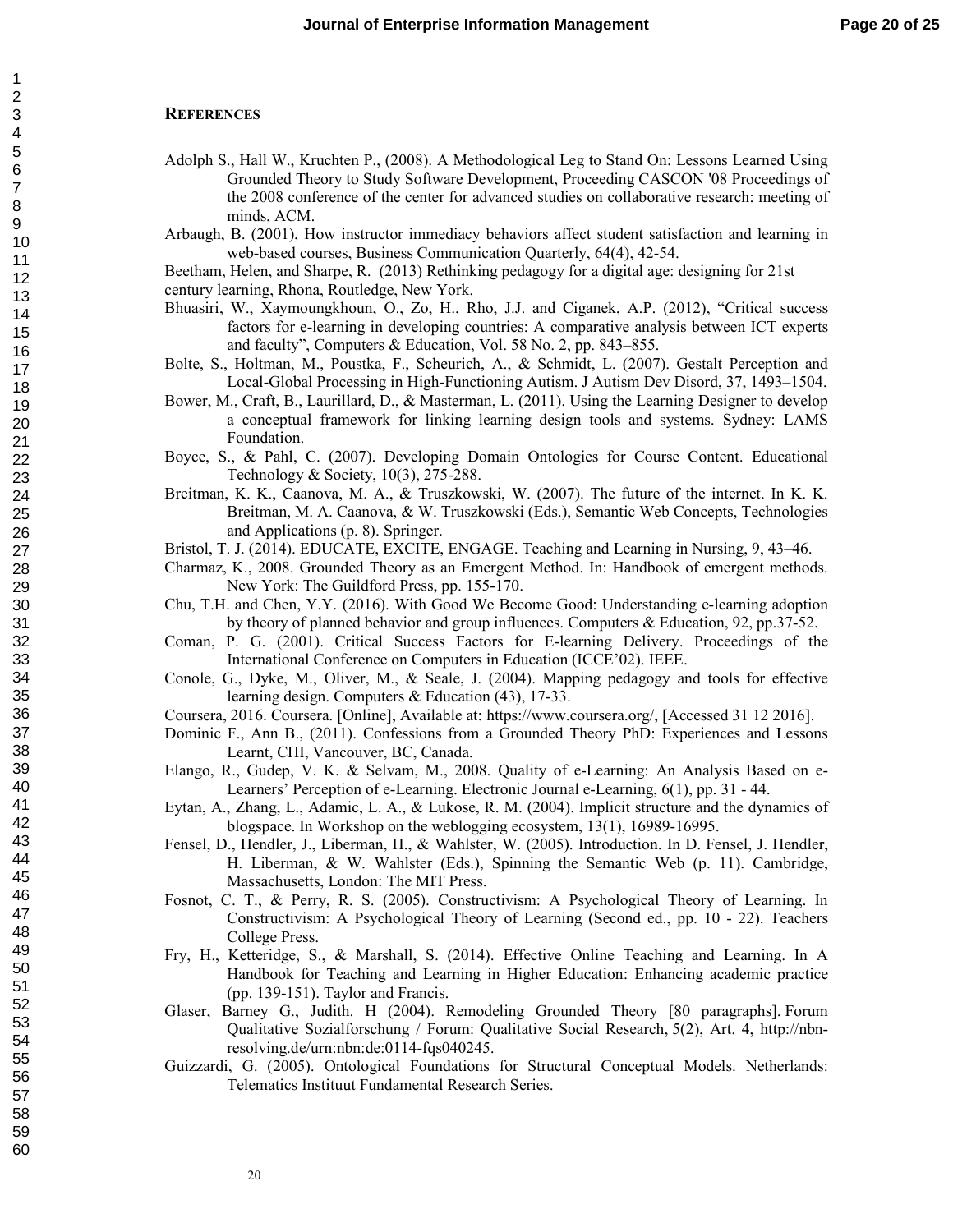| 1       |  |
|---------|--|
|         |  |
|         |  |
|         |  |
|         |  |
|         |  |
|         |  |
|         |  |
|         |  |
|         |  |
|         |  |
|         |  |
|         |  |
|         |  |
|         |  |
|         |  |
|         |  |
|         |  |
|         |  |
|         |  |
|         |  |
|         |  |
|         |  |
|         |  |
|         |  |
|         |  |
|         |  |
|         |  |
|         |  |
|         |  |
|         |  |
|         |  |
|         |  |
|         |  |
|         |  |
|         |  |
|         |  |
|         |  |
|         |  |
|         |  |
|         |  |
|         |  |
| .<br>39 |  |
| 40      |  |
| 41      |  |
| 42      |  |
| 43      |  |
| 44      |  |
| 45      |  |
| 46      |  |
| 47      |  |
|         |  |
| 48      |  |
| 49      |  |
| 50      |  |
| 51      |  |
| 52      |  |
| 53<br>3 |  |
| 54      |  |
| 55      |  |
| 56      |  |
|         |  |
| 57      |  |
| 58<br>ś |  |
| 59      |  |
| 60      |  |

Hyochang L., Sang-Gun, L., & Kichan, N. (2007). Validating E-learning factors affecting training effectiveness. International Journal of Information Management, 27, 22 - 35.

Kaplan, A. M., & Haenlein, M. (2010). Users of the World, unite! The challenges and opportunities of Social Media. Business Horizons, 59 - 68.

- Kirschner, P. A., Martens, R. L., & Strijbos, J. W. (2004). CSCL in higher education? A framework for designing multiple collaborative environments. In P. Dillenbourg (Series Ed.) & J.W. Strijbos, P.A. Kirschner & R. L. Martens (Vol. Eds.), Computer-supported collaborative learning: Vol. 3. What we know about CSCL \_. And implementing it in higher education (pp. 3-30). Boston, MA: Kluwer Academic Publishers
- Koper, R. (2006) 'Current research in learning design', Educational Technology & Society, vol. 9, no. 1, pp. 13–22.

Koop, M. & Lackner E. (2014) DO MOOCS NEED A SPECIAL INSTRUCTIONAL DESIGN?

- https://www.researchgate.net/publication/263784897\_Do\_MOOCs\_need\_a\_Special\_Instructional\_Design
- Laurillard, D. (2008). The teacher as action researcher: using technology to capture pedagogic form. Studies in Higher Education, 33(2), 139 - 154.
- Liaw, S. (2007). Investigation students' perceived satisfaction, behavioural intention, and effectiveness of e-learning: A case study of the Blackboard system. Computers  $\&$  Education, 51, 864 - 873.
- Merriam, S. B. (2001). Andragogy and Self-Directed Learning: Pillars of Adult Learning Theory. New Directions for Adult and Continuiing Education no. 89, pp. 3 - 13.
- Merrill, D. M., Leston, D., Lacy, M. J., & Pratt, J. (1966). Reclaiming Instructional Design. Educational Technology, 36(5), 5 -7.
- Mueller, D., Strohmeier, S. (2011). Design Characteristics of Virtual Learning Environments: State of Research. Computers & Education, 57(4), 2505-2516.
- Onah, DFO., J Sinclair, J., Boyatt, R. (2014) Dropout rates of massive open online courses: behavioural patterns. EDULEARN14 Proceedings, 2014 Available online at: https://www2.warwick.ac.uk/fac/sci/dcs/people/research/csrmaj/daniel\_onah\_edulearn14.pdf
- Piccoli, G., Ahmad, R., & Ives, B. (2001). Web based Virtual Learning Environments: A Research Framework and A Preliminary Assessment of Effectiveness in Basic IT Skills Training. MIS Quarterly, 25(4), 401 - 426.
- QSR, (2016). Available from: http://www.qsrinternational.com/product [Accessed 15th July 2016].
- Rahimi, A., Vu, D., Cohn, T., Baldwin, T., (2015). Exploiting text and network context for geolocation of social media users. In Proceedings of the 2015 Conference of the North American Chapter of the Association for Computational Linguistics — Human Language Technologies (NAACL HLT 2015), Denver, USA.
- Rienties, Bart; Li, Nai and Marsh, Vicky (2015). Modeling and managing student satisfaction: use of student feedback to enhance learning experience. Quality Assurance Agency, Gloucester.
- Ronen-Fuhrmann, T., Kali, Y. & Hoadley, C. (2008) 'Helping education students understand learning through designing', Educational Technology, vol. 48, no. 2, pp. 26–33.
- Shee, D. Y., & Wang, Y.-S. (2006). Multi-criteria evaluation of the web-based e-learning system: A methodology based on learner satisfaction and its applications. Computers & Education, 50, 894 - 905. Singh Gurmak Hardaker Glenn, (2014),"Barriers and enablers to adoption and diffusion of eLearning ",
- Singh, G., & Hardaker, G., (2014),"Barriers and enablers to adoption and diffusion of eLearning ", Education + Training, Vol. 56 Iss  $2/3$  pp.  $105 - 121$
- Sridharan, B., Deng, H., & Corbitt, B., (2008), "Evaluating Intertwined Critical Success Factors for Sustainable E-learning". ACIS 2008 Proceedings. Paper 102.
- Sun, P., Tsai, R., Finger, G., Chen, Y., & Yeh, D. (2008). "What drives a successful e-learning? An empirical investigation of the critical factors influencing learner satisfaction", Computers  $\&$ Education, 50, 1183 - 1202.
- Waheed, M., Kaur, K. & Qazi, A., (2016). Students' perspective on knowledge quality in eLearning knowledge quality in eLearning. Internet Research, 26(1), pp. 120-145.
- Wang, Y.-S. (2003). Assessment of learner satisfaction with asynchronous electronic learning systems. Information & Management, 41, 75 - 86.